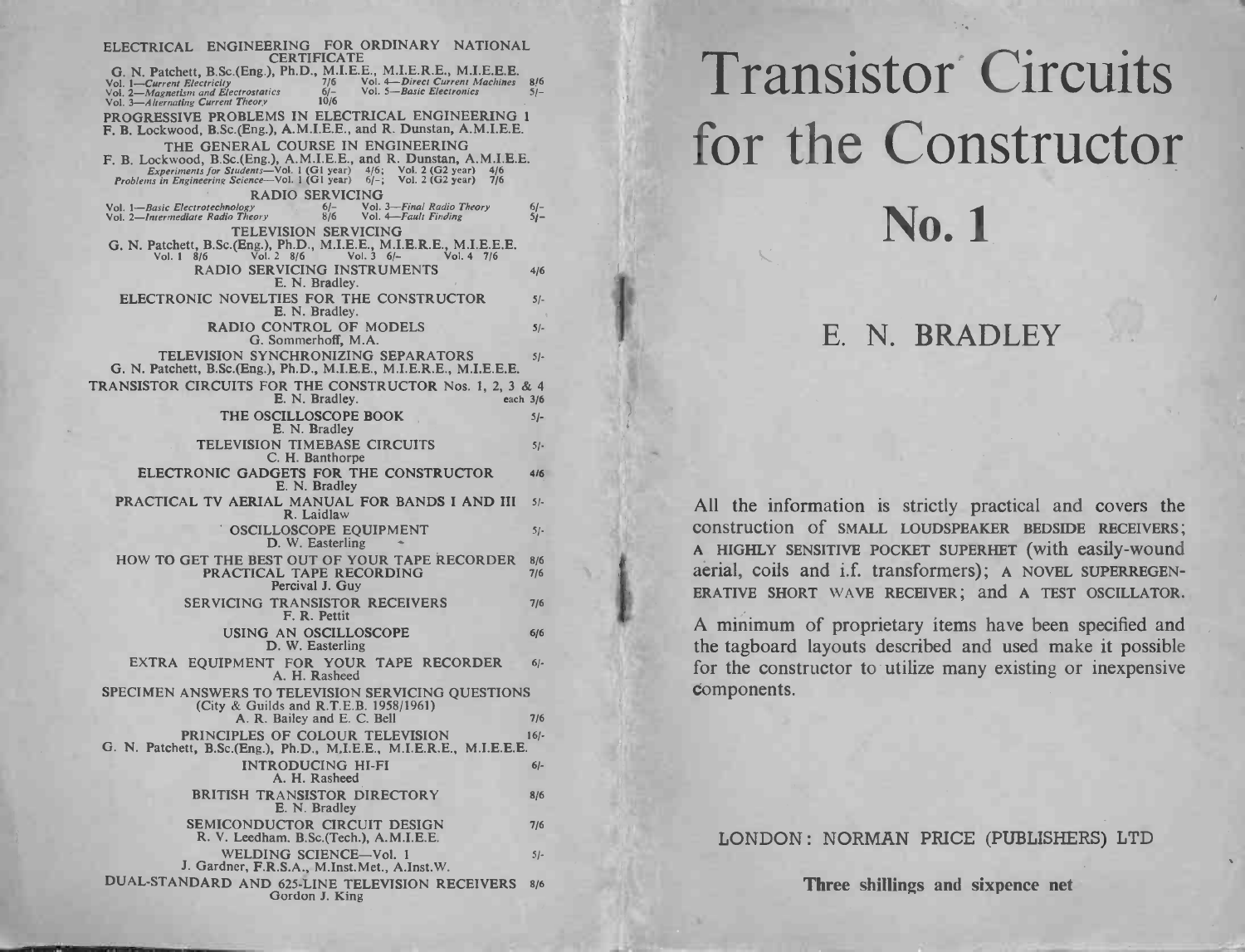# TRANSISTOR **RANSISTC**<br>CIRCUITS **ANSIST<br>IRCUIT<br>FOR THE** FOR THE CONSTRUCTOR

No. 1

E. N. Bradley

LONDON NORMAN PRICE (PUBLISHERS) LTD.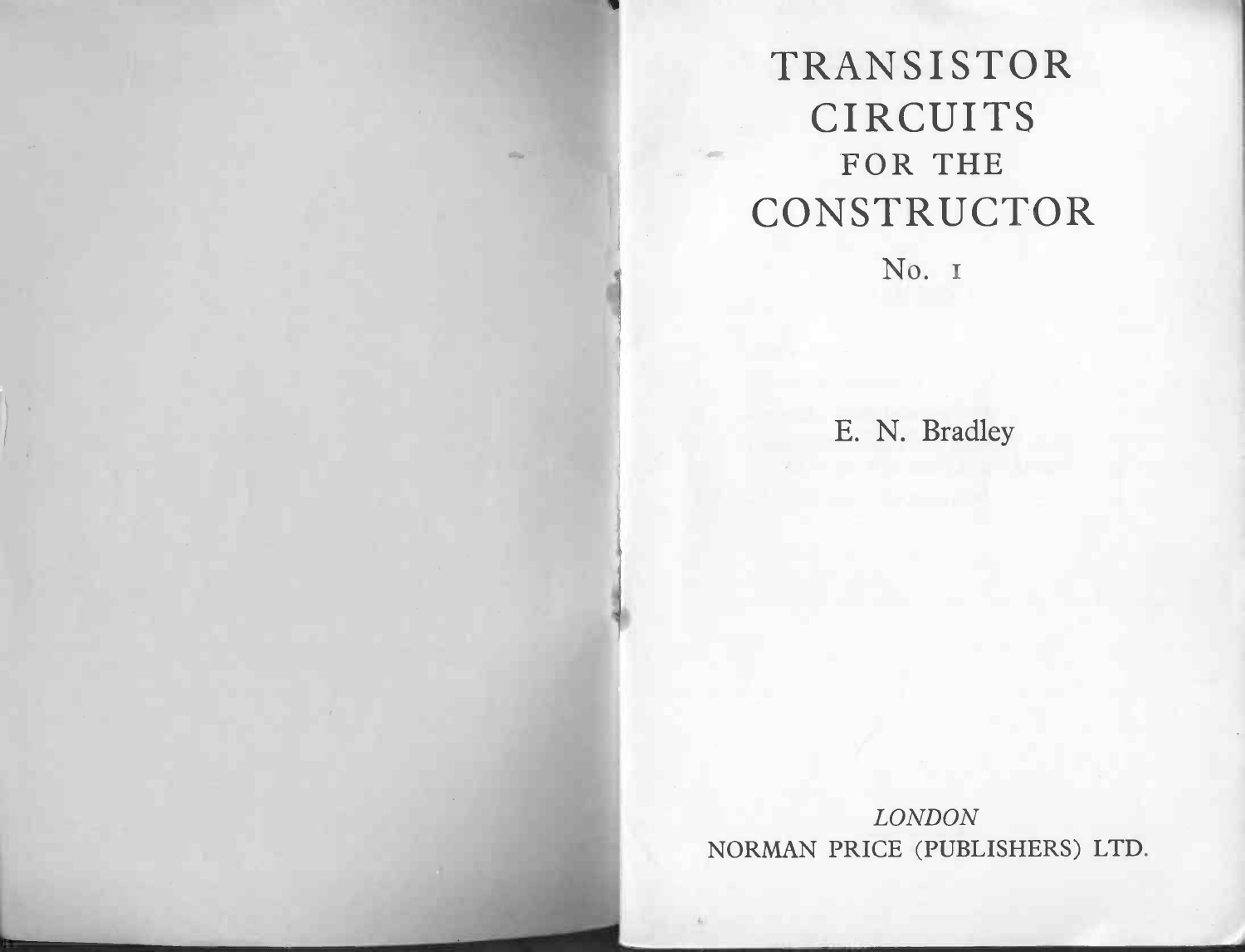## .<br>NORMAN PRICE (PUBLISHERS) LTD 150 ORMAN PRICE (PUBLISHERS) LTD<br>150 OSSULSTON STREET, LONDON, N.W.1

|                                                            |      | n an na                                                       |                |
|------------------------------------------------------------|------|---------------------------------------------------------------|----------------|
|                                                            |      |                                                               |                |
|                                                            |      |                                                               |                |
|                                                            |      | <b>CONTENTS</b>                                               |                |
|                                                            |      |                                                               | PAGE           |
|                                                            | $1.$ | <b>USING TRANSISTORS</b>                                      | $\overline{7}$ |
|                                                            | 2.   | A BEDSIDE RECEIVER                                            | 10             |
| First published 1957                                       | 3.   | A POCKET SUPERHET                                             | 17             |
| 9th impression 1965                                        | 4.   | A SUPERREGENERATIVE RECEIVER FOR<br>TRAWLER AND AMATEUR BANDS | 26             |
|                                                            | 5.   | A PHASE SHIFT OSCILLATOR                                      | 30             |
|                                                            |      |                                                               |                |
|                                                            |      |                                                               |                |
|                                                            |      |                                                               |                |
|                                                            |      |                                                               |                |
|                                                            |      |                                                               |                |
|                                                            |      |                                                               |                |
|                                                            |      |                                                               |                |
|                                                            |      |                                                               |                |
|                                                            |      |                                                               |                |
|                                                            |      |                                                               |                |
|                                                            |      |                                                               |                |
| Printed in Great Britain by<br>A. BROWN & SONS, LTD., Hull |      |                                                               |                |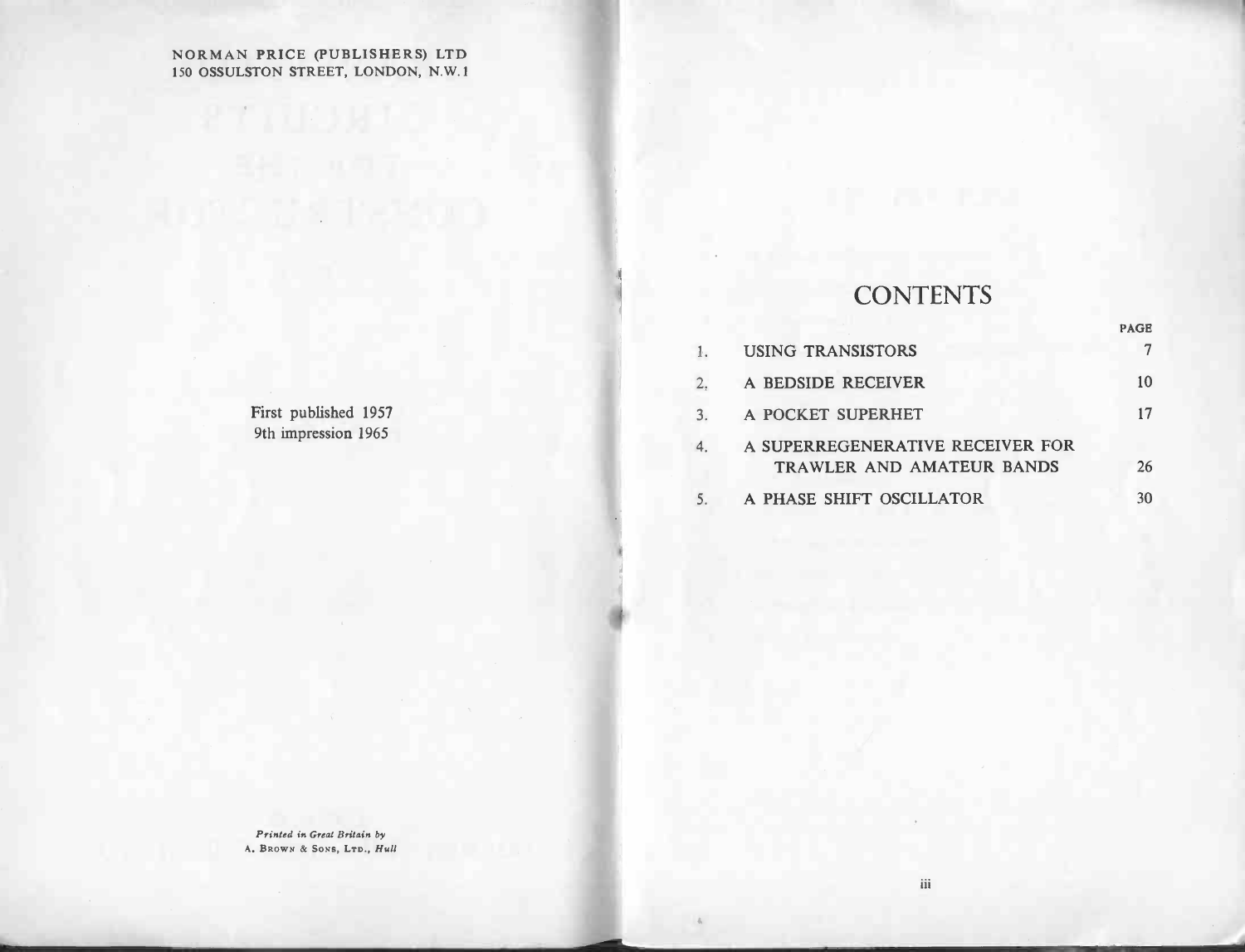# ILLUSTRATIONS

|            | <b>ILLUSTRATIONS</b>                              |             |
|------------|---------------------------------------------------|-------------|
|            |                                                   | <b>PAGE</b> |
| FIG.<br>1. | A Method of Mounting Transistors                  | 8           |
| 2.         | The Bedside Receiver                              | 11          |
| 3.         | Tagboard and Case Layout                          | 14          |
| $\ddot{4}$ | A Bedside Receiver using a Point-Contact Detector | 15          |
| 5.         | The Frequency Changer                             | 17          |
| 6.         | The I.F./Audio Unit                               | 18          |
| 7.         | Aerial and Oscillator Coil Details                | 20          |
| 8.         | The I.F./Audio Strip                              | 23          |
| 9.         | The Original Layout for the Pocket Superhet       | 23          |
| 10.        | A Superregenerative Receiver                      | 26          |
| 11.        | <b>Experimental Layout</b>                        | 27          |
| 12.        | A Phase Shift Oscillator                          | 30          |
| 13.        | <b>Experimental Layout</b>                        | 32          |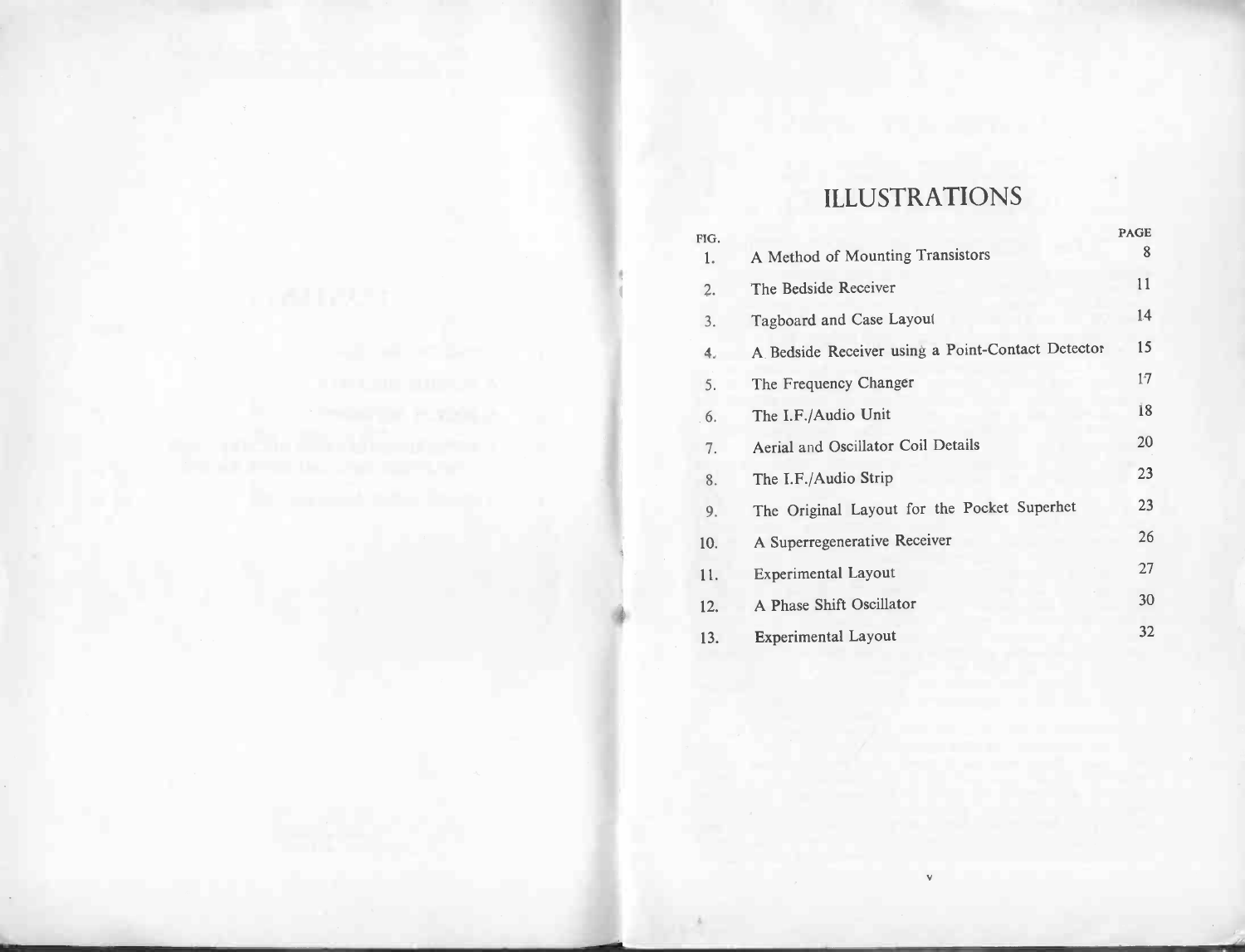## ACKNOWLEDGEMENTS

The author wishes to thank the following manufacturers for their kind and generous assistance : The author wishes to thank the following<br>manufacturers for their kind and generous assistance:<br>Jackson Bros. (London) Ltd; Mullard Ltd; Repanco

Jackson Bros. (London) Ltd; Mullard Ltd; F<br>Ltd; and Standard Telephones and Cables Ltd.

## USING TRANSISTORS

I

To the home constructor, transistors are the most exciting development to appear in the fields of radio and electronics USING TRANSISTORS<br>o the home constructor, transistors are the most exciting<br>development to appear in the fields of radio and electronics<br>for several years. For a full understanding of the way in which To the home constructor, transistors are the most exciting development to appear in the fields of radio and electronics for several years. For a full understanding of the way in which they work a careful study of their var Collie hold construction, transistors are the most exchanged development to appear in the fields of radio and electronics for several years. For a full understanding of the way in which they work a careful study of their v

should have some experience in building conventional valve equip-<br>should have some experience in building conventional valve equip-It is recommended that the constructor of these transistor circuits<br>should have some experience in building conventional valve equip-<br>ment, and should be practised in the handling and soldering of small ment, and should be practised in the handling and soldering of small<br>components.<br>Only a brief mention need be made of the many advantages that It is recommended that the constructor of these transistor circuits<br>should have some experience in building conventional valve equip-<br>ment, and should be practised in the handling and soldering of smal<br>components.<br>Only a b

should have some experience in bunding conventional valve equipment, and should be practised in the handling and soldering of small<br>components. Only a brief mention need be made of the many advantages that<br>transistors have components.<br>
Only a brief mention need be made of the many advantages that<br>
transistors have for the constructor. More robust than valves, they<br>
are far smaller, give high gains, generate practically no heat and<br>
operate a transistors have for the constructor. More robust than valves, they are far smaller, give high gains, generate practically no heat and operate at low voltages and low currents, so that small batteries will provide power fo operate at low voltages and low currents, so that small batteries<br>will provide power for many working hours. Various types of<br>transistors cover such applications as audio amplification, i.f.<br>amplification and r.f. oscillat with temperature, restricted power dissipations and so on) do not<br>unduly bother the constructor since the designer can allow for such<br>effects in his circuits.<br>The main precaution that must be observed by the newcomer amplineation and 1.1. oscillation and amplineation up to tetrosion<br>frequencies. Their disadvantages (such as changes of characteristic<br>with temperature, restricted power dissipations and so on) do not<br>unduly bother the con

effects in his circuits.<br>The main precaution that must be observed by the newcomer<br>to transistors is to check most carefully all the circuit connections, The main precaution that must be observed by the newcomer<br>to transistors is to check most carefully all the circuit connections,<br>and the connections to the supply battery, BEFORE SWITCHING ON<br>FOR THE FIRST TIME. A reversal and the connections to the supply battery, BEFORE SWITCHING ON FOR THE FIRST TIME. A reversal of battery polarity will almost always ruin the transistors with, perhaps, other components as well. It is only necessary to rem

1

It is only necessary to remember in the case of all the transistor  $c$  in the diagrams, must be negative, the emitter  $e$  must be positive, and the base  $b$  biased to some potential between the collector, It is only necessary to remember in the case of all the transistor<br>It is only necessary to remember in the case of all the transistor<br>types at present available on the British market, that the collector,<br>c in the diagrams Fraction the transistors with, perhaps, other components as well.<br>It is only necessary to remember in the case of all the transistor<br>types at present available on the British market, that the collector<br> $c$  in the diagrams and the base  $b$  biased to some potential between the collector, and emitter. It is very well worth while to colour-code all the main supply leads in a circuit, using red and black plastic covered flex connecting wire res supply leads in a circuit, using red and black plastic covered flex<br>connecting wire respectively for the positive and negative lines. A<br>green covered flex may be used for connections to the base circuits,<br>or for signal-car

Just as important as the observation of correct polarity is the need for care when testing circuits with an ohmmeter, or when adding components or extra wiring to an experimental unit. The supply voltages quoted on the cir supply voltages quoted on the circuit diagrams which follow must<br>be regarded as **maximum** values. Since an ohmmeter contains its<br>own source of supply its connection into a transistor circuit might<br>lead to overloading, even heed for care when testing chemis with an onfinitect, or when<br>adding components or extra wiring to an experimental unit. The<br>supply voltages quoted on the circuit diagrams which follow must<br>be regarded as **maximum** values. battery; also it is very easy to impose a reverse voltage from an ohmmeter. In this connection it may be remembered that the normal

vi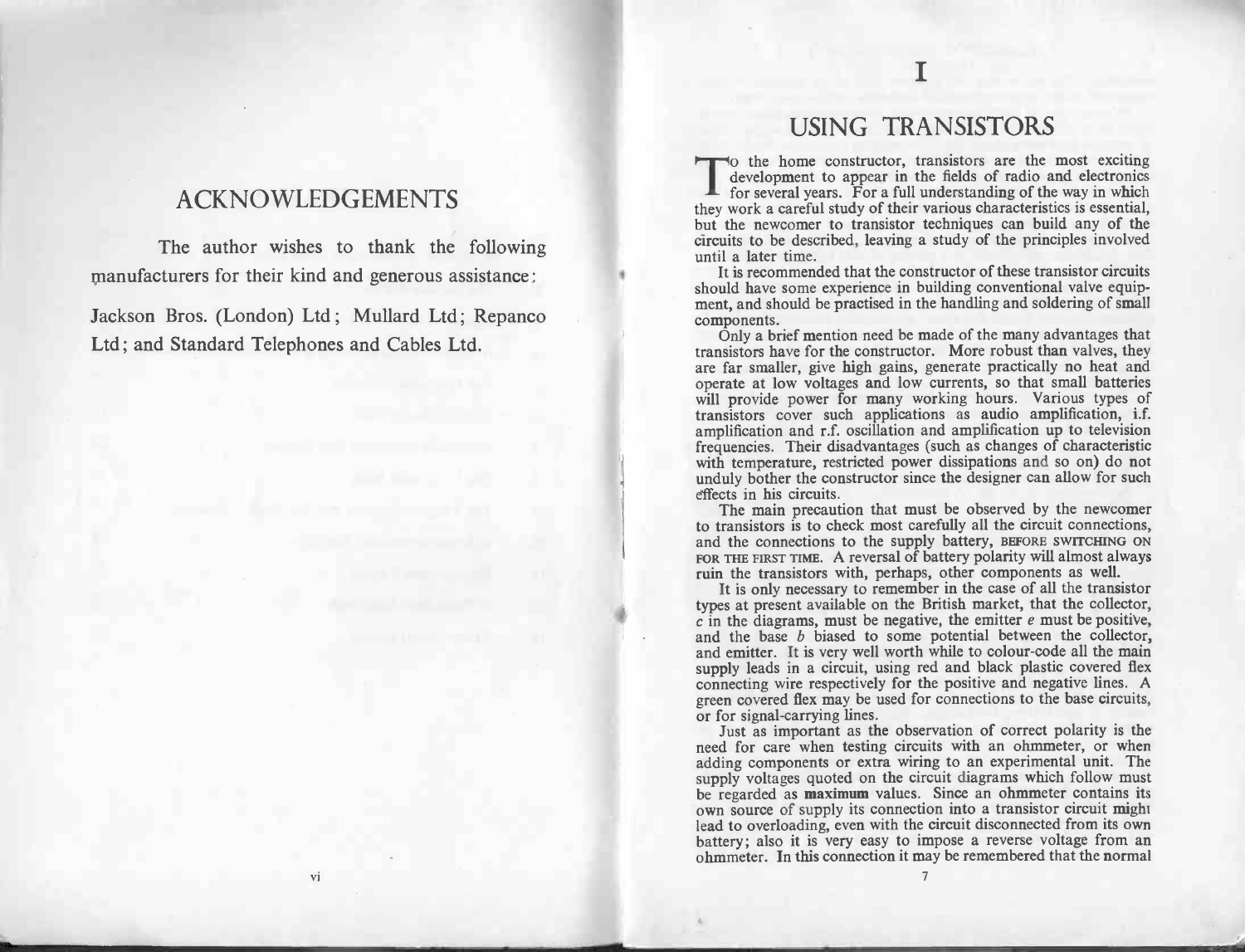multirange test meter has the positive pole of its internal battery connected to the negative terminal or socket on the meter case.<br>In experimental circuits components, especially capacitors, must

multirange test meter has the positive pole of its internal battery<br>connected to the negative terminal or socket on the meter case.<br>In experimental circuits components, especially capacitors, must<br>never be wired in with t In experimental circuits components, especially capacitors, must<br>never be wired in with the circuit switched on. The charging surge<br>of current into even an  $0.01\mu$ Fd capacitor can cause irreparable<br>damage to a transistor

damage to a transistor, should such a surge be drawn through its<br>internal junctions.<br>Finally, transistors should be handled with care. Although they<br>are very robust, many have glass envelopes which could be fractured,<br>whil Finally, transistors should be handled with care. Although they are very robust, many have glass envelopes which could be fractured, whilst the connecting leads should never be bent or twisted near to the seal at which the are very robust, many have glass envelopes which could be fractured,<br>whilst the connecting leads should never be bent or twisted near to<br>the seal at which they enter the body of the component. Some of<br>these leads are goldtarnish, and must not be cleaned off.<br>If transistors are soldered into circuit the leads should be left these leads are gold-plated; this plating should not be mistaken for the seal at which they enter the body of the component. Some of these leads are gold-plated; this plating should not be mistaken for tarnish, and must not be cleaned off. If transistors are soldered into circuit the leads

If transistors are soldered into circuit the leads should be left<br>as long as possible, and must be gripped between the body and the<br>soldered joint by broad flat-nosed pliers while the iron is applied.<br>This prevents over-he soldered joint by broad flat-nosed pliers while the iron is applied.<br>This prevents over-heating of the transistor elements, the excess heat being drawn from the leads by the relatively large mass of metal in It transistors are soluted into circuit the leads should be left<br>as long as possible, and must be gripped between the body and the<br>soldered joint by broad flat-nosed pliers while the iron is applied.<br>This prevents over-hea soldered joint by broad flat-nosed pliers while the iron is applied.<br>This prevents over-heating of the transistor elements, the excess heat<br>being drawn from the leads by the relatively large mass of metal in<br>the jaws of th I his prevents over-heating of the transistor elements, the excess heat<br>being drawn from the leads by the relatively large mass of metal in<br>the jaws of the pliers. Even so the joint should be made as quickly<br>as possible.<br>T

The author prefers not to solder transistors into circuit, but to mount them on a tagboard by means of 6 B.A. bolts. The method is shown in Fig. 1.



*tapped for*<br>bolts FIG. 1. A METHOD OF MOUNTING TRANSISTORS

Practically all the circuits in this book were originally built on Practically all the circuits in this book were originally built on<br>miniature tagboards,  $1\frac{7}{16}$ " wide and up to  $4\frac{5}{8}$ " long, the tags being<br>spaced  $\frac{1}{4}$ " apart along both edges. In the upper part of Fig. 1 an spaced  $\frac{1}{4}$ " apart along both edges. In the upper part of Fig. 1 and edgewise view of such a tagboard shows components such as resistors and capacitors mounted on the top side of the board in the usual manner. On the resistors and capacitors mounted on the top side of the board in the usual manner. On the underside of the board a transistor is mounted by its connecting wires. The central fixing holes in the appropriate tags were tapped mounted by its connecting wires. The central fixing holes in the appropriate tags were tapped to take  $6$  B.A. bolts, these being run home before any components were soldered in place, so that the tapped holes may not be TRANSITOR CIRCUITS No. 3<br>
16. 1983-1970 CIRCUITS No. 3<br>
16. 1983-1970 CIRCUITS No. 3<br>
16. 1982-1982 CIRCUITS No. 3<br>
16. 1992-1992 CIRCUITS No. 3<br>
16. 1992-1992 CIRCUITS No. 3<br>
16. 1992-1992 CIRCUITS NORTHWEIGH CONSULTS NO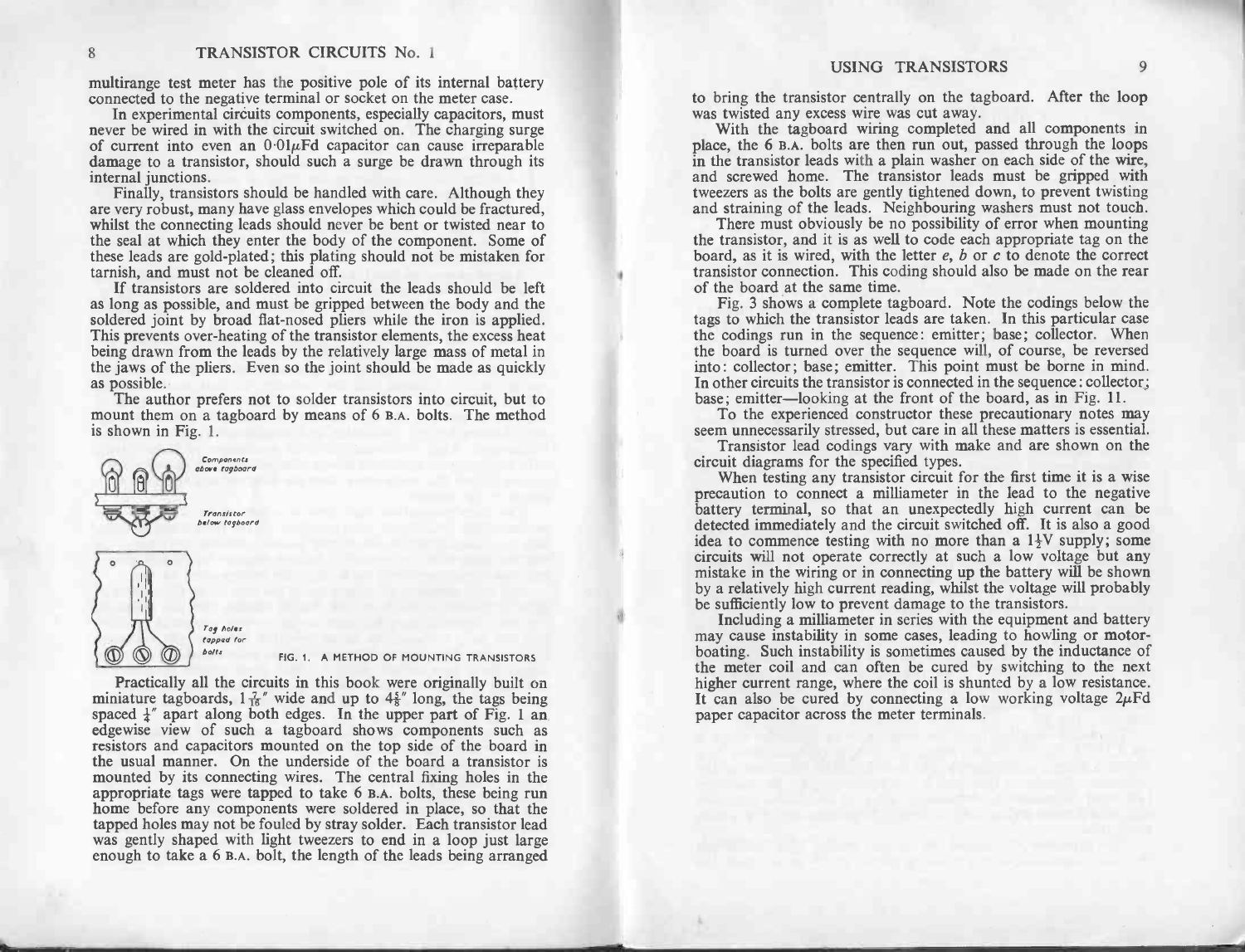# A BEDSIDE RECEIVER

THE THE TWO-STAGE RECEIVER<br>THE two-stage receiver shown in Fig. 2 is called a bedside A BEDSIDE RECEIVER<br>HE two-stage receiver shown in Fig. 2 is called a bedside<br>receiver since it gives very pleasing loudspeaker results in a A BEDSIDE RECEIVER<br>HE two-stage receiver shown in Fig. 2 is called a bedside<br>receiver since it gives very pleasing loudspeaker results in a<br>quiet location. The actual audio output power available may<br>be judged by the fact 6V battery is less than 1mA. Clearly at such a power level the receiver is not suitable for use in a noisy location, but it can be built into a small case and used as a portable when an aerial and earth are available. For as a satisfactory aerial; in the bedroom the bedspring or frame is

i

The receiver circuit consists of a regenerative detector followed<br>by an audio amplifying stage. The tuning coil, a Repanco DRR2, as a satisfactory aerial; in the bedroom the bedspring or frame is<br>an old-fashioned but still an excellent solution.<br>The receiver circuit consists of a regenerative detector followed<br>by an audio amplifying stage. The tuni It is tapped on both incurrent and tong waves to present the correct<br>impedance to the base of  $Tr_1$ , reaction being obtained by feeding<br>back energy from the collector into a secondary winding. Control<br>over the reaction is back energy from the collector into a secondary winding. Control<br>over the reaction is provided by varying the bias on the base of<br> $Tr_1$  via  $R_2$ , whose slider should be adjusted so that the detector is<br>just not oscillati just not oscillating. A more common method of controlling reaction<br>is to return  $R_1$  directly to the negative supply line,  $C_2$  being made a<br>variable capacitor; the present method was chosen by trial as it<br>was found pos is to return  $R_1$  directly to the negative supply line,  $C_2$  being made a variable capacitor; the present method was chosen by trial as it was found possible to set  $R_2$  for correct operation over wide sweeps of the tu

manuaturing tocrances are generally which for transistors<br>than for valves, and in some cases it may be found necessary to<br>increase the value of  $C_2$  for good long-wave operation. This<br>capacitance may also have to be vari isistor is used in place of the OC45 specified. The OC44 works<br>in this circuit with an increase in  $C_2$  which should be determined<br>trial; "surplus" r.f. transistors should also prove satisfactory<br>ugh these types have not

though these types have not been tested.<br>The collector of  $Tr_1$  is isolated from the following circuits by a<br>high frequency choke, which in the prototype had a value of 14mH. The collector of  $Tr_1$  is isolated from the following circuits by a high frequency choke, which in the prototype had a value of 14mH. A resistor can be used in place of the choke, though the output will by trial; "surplus" r.f. transistors should also prove satisfactory<br>though these types have not been tested.<br>The collector of  $Tr_1$  is isolated from the following circuits by a<br>high frequency choke, which in the prototype A resistor can be used in place of the choke, though the output will<br>then be slightly reduced. If the receiver is to be built into a very<br>small case the consequent saving in space by using a resistor might<br>be thought worth factory.<br>Small case the consequent saving in space by using a resistor might<br>be thought worth while; a value of 820 ohms will be found satis-<br>factory.<br>The audio coupling from the detector to the amplifier stage is<br> $via C_6$ ,

Frequence is a common feature of procedure and is made of the amplifier stage is via  $C_6$ , a 2 $\mu$ Fd electrolytic capacitor. The large capacitance is a common feature of practically all transistor audio amplifiers of the resistance-capacitance type, and is made necessary by the relatively<br>low input impedance of transistors. An 0.01 or 0.1 $\mu$ Fd capacitor<br>here would cause serious loss of the low frequencies and give a thin, resistance-capacitance type, and is made necessary by the relatively<br>low input impedance of transistors. An 0.01 or  $0.1\mu$ Fd capacitor<br>here would cause serious loss of the low frequencies and give a thin,<br>reedy tone.<br>The

e<br>:i1<br>10

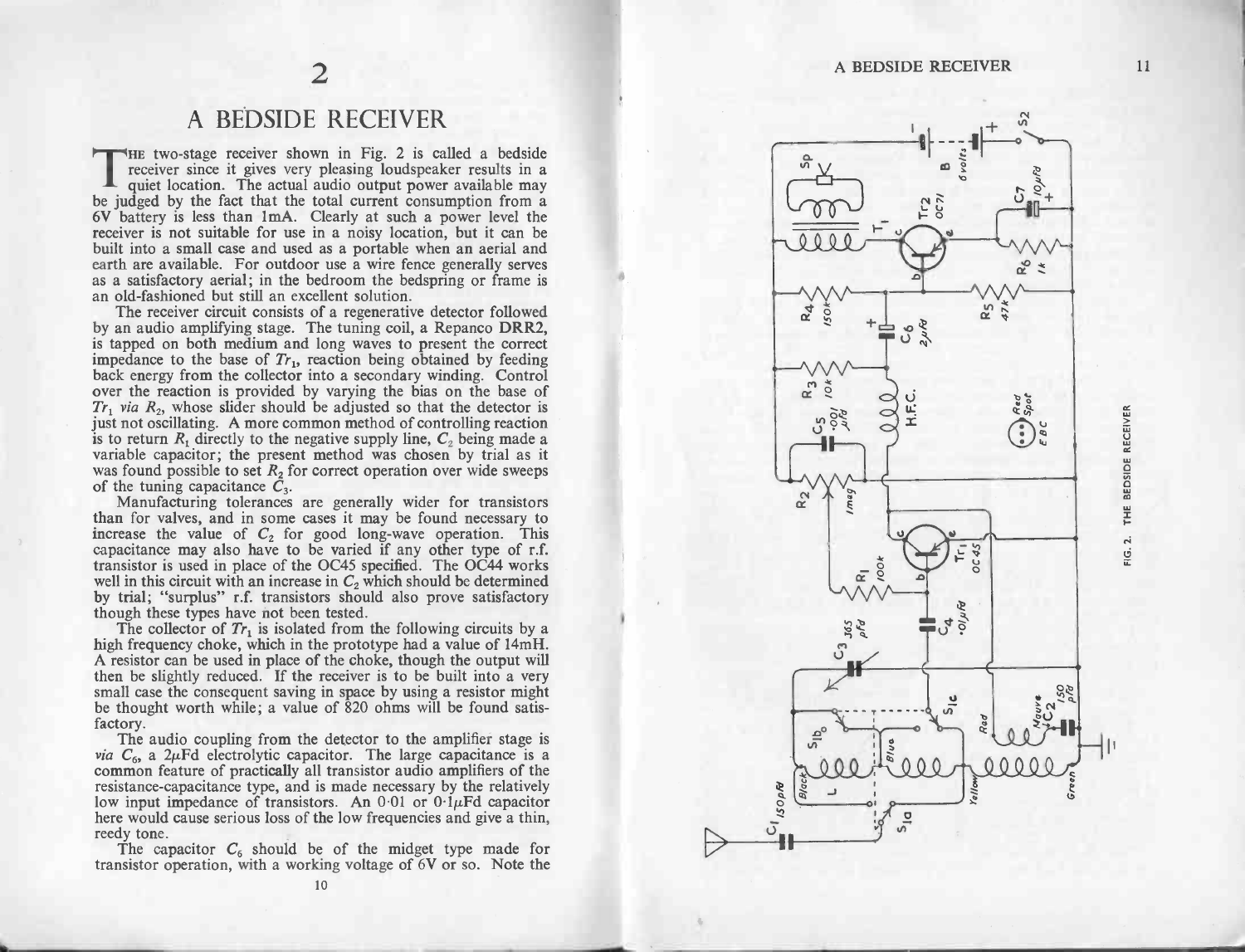12 TRANSISTOR CIRCUITS No. 1<br>polarity coding in the diagram and ensure that the positive tag of 12 TRANSISTOR CIRCUIT<br>polarity coding in the diagram and ensure the capacitor is connected to the base of  $Tr_2$ .

TRANSISTOR CIRCUITS No. 1<br>polarity coding in the diagram and ensure that the positive tag of<br>the capacitor is connected to the base of  $Tr_2$ .<br>The resistors  $R_4$ ,  $R_5$  and  $R_6$  round  $Tr_2$  provide bias for the base<br>of t polarity coding in the diagram and ensure that the positive tag of<br>the capacitor is connected to the base of  $Tr_2$ .<br>The resistors  $R_4$ ,  $R_5$  and  $R_6$  round  $Tr_2$  provide bias for the base<br>of the transistor and also sta working point with temperature. Transistor current rises with<br>temperature unless steps are taken to prevent or minimize this effect.<br>In the case of the detector the bias, and thus the collector current,<br>is adjusted to suit working point with temperature. Transistor current rises with temperature unless steps are taken to prevent or minimize this effect. In the case of the detector the bias, and thus the collector current, is adjusted to suit mortaing bond with dimension conduction in the voltage divider and the voltage divider and the collector current, is adjusted to suit reception conditions, but in the audio amplifier no such adjustment is possible. The ba is adjusted to suit reception conditions, but in the audio amplifier<br>no such adjustment is possible. The base is therefore held at a fixed<br>potential by the voltage divider  $R_4$  and  $R_5$ , when an increase of<br>collector cu In this particular case the values of R4 and R<sub>5</sub>, when an increase of potential by the voltage divider  $R_4$  and  $R_5$ , when an increase of collector current due to temperature rise causes a corresponding effect countera

collector current due to temperature rise causes a corresponding<br>increase in emitter voltage and a decrease in the base current, one<br>effect counteracting the other.<br>In this particular case the values of  $R_4$  and  $R_5$  ar than ideal values—desirable values here would be of the order of  $33k$  and  $3.9k$  for good stabilization. The higher resistances were used after tests which showed that better output with satisfactory stabilization was th SSN and 3.3K for good stabilization. The higher resistances were<br>used after tests which showed that better output with satisfactory<br>stabilization was thus obtained in poor reception areas.<br>For best results the transistor

For best results the transistor must be matched correctly to the loudspeaker by the output transformer  $T_1$ . Fortunately, so far as power gain in the stage is concerned, there is some latitude here, and reasonably good r and reasonably good results can be obtained from a small output transformer of the universal type, the correct primary tappings being found by trial. REMEMBER TO SWITCH OFF THE RECEIVER BEFORE ALTERING THE CONNECTIONS TO T peing found by that. REMEMBER TO SWITCH OFF THE RECEIVER BEFORE<br>ALTERING THE CONNECTIONS TO THE TRANSFORMER. The optimum<br>load resistance for a simple Class-A output stage of this type varies<br>with the working point of the t load resistance for a simple Class-A output stage of this type varies<br>with the working point of the transistor, which is usually set to<br>pass a predetermined collector current. An approximate value is<br>given by dividing the calling the resulting figure the load resistance in thousands of ohms.<br>In the present circuit the collector voltage is about  $-4.5$ , the<br>collector current about  $0.5 \text{mA}$  and the required load is thus about<br>9,000 ohms. F ratio should be about 0.5m.<br>9,000 ohms. For a speaker w<br>ratio should be about 55 : 1. In the present circuit the collector voltage is about  $-4.5$ , the collector current about 0.5mA and the required load is thus about 9,000 ohms. For a speaker with a 3 ohms voice coil the transformer ratio should be about

Fractio should be about 55 : 1.<br>
In any transistorized output stage the loudspeaker should be<br>
chosen for good quality and for maximum size which will fit into<br>
the mounting space available.<br>
The value of  $C_1$  will depen

The best results. With a strong local signal the mounting space available.<br>The value of  $C_1$  will depend on local conditions and may be waried in order to obtain the best results. With a strong local signal and a large a

varied in order to obtain the best results. With a strong local signal<br>and a large aerial  $C_1$  may be much reduced in value.<br>The resistors used throughout the circuit need be no larger than<br>1/10th or 1/20th watt. As thes waried in order to obtain the best results. With a strong local signal<br>and a large aerial  $C_1$  may be much reduced in value.<br>The resistors used throughout the circuit need be no larger than<br> $1/10$ th or  $1/20$ th watt. As

The resistors used throughout the circuit need be no larger than  $1/10$ th or  $1/20$ th watt. As these sizes are not always readily obtainable  $\frac{1}{4}$  watt ratings are quoted in all parts lists.<br>The specified tuner is mid Able  $\frac{1}{4}$  watt ratings are quoted in all parts lists.<br>The specified tuner is midget sized and permits the receiver to<br>be housed in a small case. If very full coverage of the medium wave<br>range is required a 500pFd tun be housed in a small case. If very full coverage of the medium wave<br>range is required a 500pFd tuner should be used instead, to extend<br>the low frequency tuning limit; or alternatively a trimmer could be<br>connected across

The whole receiver, with a 3" loudspeaker, can easily be fitted into a plastic food box as in Fig. 3. Battery life is good and as the

| A BEDSIDE RECEIVER<br>13                                                                                                                                                                                                                                                                                                                                                                                                                                                                                                                                                                                                                                                                                                                                     |  |
|--------------------------------------------------------------------------------------------------------------------------------------------------------------------------------------------------------------------------------------------------------------------------------------------------------------------------------------------------------------------------------------------------------------------------------------------------------------------------------------------------------------------------------------------------------------------------------------------------------------------------------------------------------------------------------------------------------------------------------------------------------------|--|
| COMPONENTS LIST FOR THE BEDSIDE RECEIVER, FIG. 2                                                                                                                                                                                                                                                                                                                                                                                                                                                                                                                                                                                                                                                                                                             |  |
| L<br>Repanco DRR2. (Repanco Ltd., 203-269)<br>Foleshill Road, Coventry.)<br>$C_1, C_2$ .<br>150pFd midget mica. See below.<br>$C_3^1$<br>$C_4^2$<br>$C_5^5$<br>$C_6^6$<br>365pFd Jackson Bros. Type O Tuner.<br>$0.01 \mu$ Fd midget tubular ceramic.<br>$0.001\mu$ Fd midget mica.<br>$2\mu$ Fd 6 v.w. miniature electrolytic.<br>$10\mu$ Fd 6 v.w. miniature electrolytic.                                                                                                                                                                                                                                                                                                                                                                                 |  |
| $R_{1}$<br>$100k \frac{1}{4}$ watt.<br>٠<br>$R_{2}$<br>1 Meg. midget reaction/volume control.                                                                                                                                                                                                                                                                                                                                                                                                                                                                                                                                                                                                                                                                |  |
| $R_3$<br>$10k \frac{1}{4}$ watt.<br>$\tilde{a}$ , $\tilde{a}$ , $\tilde{a}$<br>$150k \frac{1}{4}$ watt.<br>$R_4$<br>$\sim$<br>$R_5$<br>$47k \frac{1}{4}$ watt.                                                                                                                                                                                                                                                                                                                                                                                                                                                                                                                                                                                               |  |
| $1k \frac{1}{4}$ watt.<br>$R_6$<br>$Tr_1$<br>Mullard OC44 or OC45.<br>Tr <sub>2</sub><br>Mullard OC71.<br>$\sim$<br>H.F.C.<br>14mH r.f. choke or similar.<br>$S_1$<br>. 3-pole 2-way rotary wavechange switch.<br>S.P. on-off switch ganged with $R_2$ .<br>$S_{2}$<br>$T_1$ , $Sp$ .<br>Loudspeaker with tapped output transformer.<br>$\sim$ $-$<br>See text.                                                                                                                                                                                                                                                                                                                                                                                              |  |
| Miniature tagboard.<br>6V battery. 2 "Fountain Pen" 3V batteries<br>B<br>in series, or similar.                                                                                                                                                                                                                                                                                                                                                                                                                                                                                                                                                                                                                                                              |  |
| batteries aged no instability occurred in the prototype; if any<br>howling is heard under these conditions a midget $10\mu$ Fd electrolytic<br>capacitor connected from the negative end of $R4$ to the positive end                                                                                                                                                                                                                                                                                                                                                                                                                                                                                                                                         |  |
| of $R_5$ will provide a cure.<br>Some audio howl or squeal may be heard at a critical setting of<br>the reaction control $R_2$ , but this can be stopped by a slight reduction<br>in feedback.                                                                                                                                                                                                                                                                                                                                                                                                                                                                                                                                                               |  |
| The detector circuit alone can be built as a very small single-<br>transistor receiver, $R_3$ being replaced by high impedance (2,000 ohms)<br>earphones, when the battery voltage can be reduced to 3V. $C_6$ and<br>the following circuits are then omitted. A personal or deaf-aid                                                                                                                                                                                                                                                                                                                                                                                                                                                                        |  |
| type earpiece might also be used if it is matched into the collector<br>circuit by a suitable transformer—the Fortiphone Type L earpiece<br>with an N22 transformer is suitable.<br>A constructor who wishes to "use up" a point-contact transistor<br>can build a very similar two stage bedside receiver with the circuit<br>shown in Fig. 4. The chief differences lie in the detector circuit,<br>where the emitter of a point-contact transistor such as the Brimar<br>TP2 is tapped directly on to the tuning coil, reaction being applied<br>by a variable capacitor directly from the collector back to the<br>emitter. As there is no change in phase between the emitter and<br>collector, feedback can readily be obtained in this simple manner, |  |
| though there is some detuning of the signal when $C_3$ is varied,<br>necessitating a resetting of the main tuner, $C_2$ .                                                                                                                                                                                                                                                                                                                                                                                                                                                                                                                                                                                                                                    |  |

4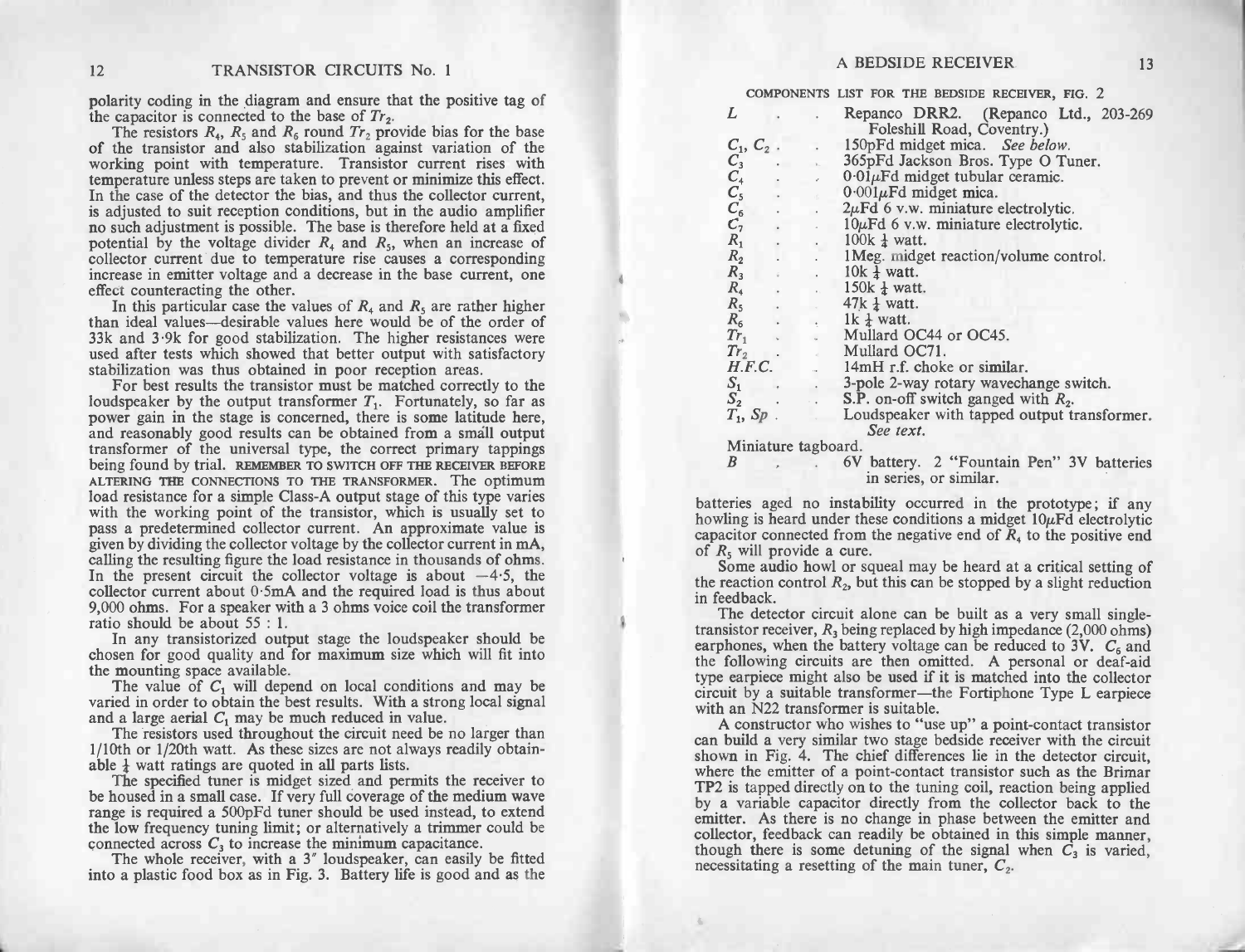

FIG. 3. TAGBOARD AND CASE LAYOUT

The detector base is connected to the positive supply line through<br>a preset 1k resistor, which must be adjusted to give maximum FIG. 3. TAGBOARD AND CASE LAYOUT<br>The detector base is connected to the positive supply line through<br>a preset 1k resistor, which must be adjusted to give maximum<br>sensitivity and smooth reaction. This is best done by tuning The detector base is connected to the positive supply line through<br>a preset 1k resistor, which must be adjusted to give maximum<br>sensitivity and smooth reaction. This is best done by tuning in the<br>local station with  $R_1$  local station with  $R_1$  set to full resistance, turning down  $R_1$  (and resetting  $C_2$  and  $C_3$  as necessary) until the signal is at best volume. The setting of  $R_1$  should then be checked on weak stations, when it wi



4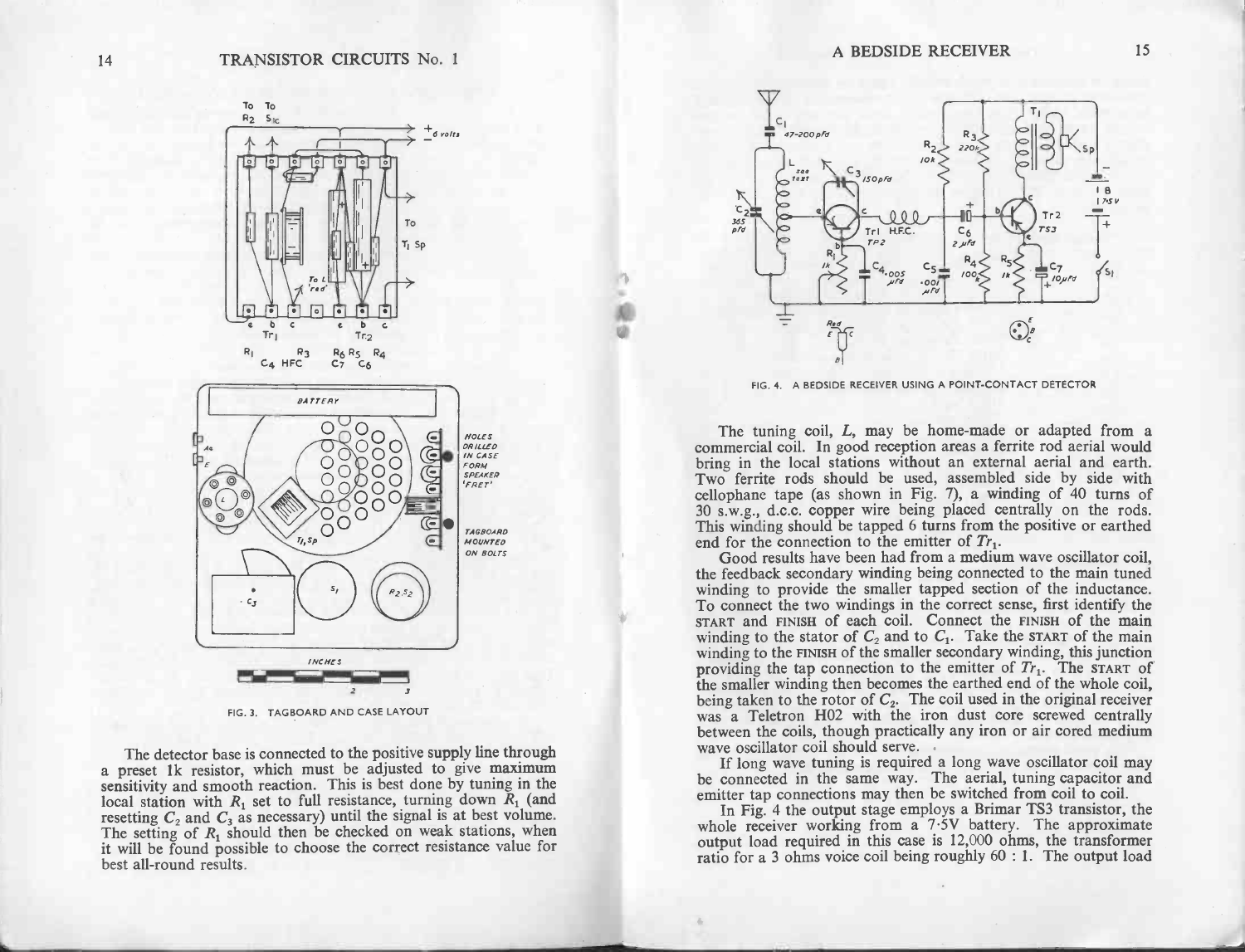could be reduced to a much smaller figure by allowing the TS3 to pass more current, but here again the resistances in the circuit have been made higher than ideal values since this was found to give<br>overall better performance in this particular circuit. The experi-<br>menter with experience in transistor work may care to try the effect<br>of different values i stable better performance in this particular circuit. The experimenter with experience in transistor work may care to try the effect of different values in the bias network  $R_3$ ,  $R_4$  and  $R_5$ . (See Fig. 12). As in the

As in the circuit of Fig. 2 the detector can be used as a single As in the circuit of Fig. 2 the detector can be used as a<br>stage receiver,  $R_2$  in Fig. 4 being replaced by high imparphones.<br>COMPONENTS LIST FOR THE BEDSIDE RECEIVER, FIG. 4

|                                           |                     |                      | COMPONENTS LIST FOR THE BEDSIDE RECEIVER, FIG. 4     |
|-------------------------------------------|---------------------|----------------------|------------------------------------------------------|
| L                                         |                     |                      | Medium wave coil. See text.                          |
|                                           |                     |                      | Aerial capacitor. See below.                         |
| $C_{1}^{1}$<br>$C_{2}^{2}$<br>$C_{3}^{3}$ |                     |                      | 365pFd Jackson Bros. Type O Tuner.                   |
|                                           |                     |                      | 150pFd variable or semi-variable. See below.         |
|                                           |                     |                      | $0.005\mu$ Fd midget tubular ceramic.                |
|                                           |                     |                      | $0.001\mu$ Fd midget mica.                           |
|                                           | ×,                  |                      | $2\mu$ Fd 12 v.w. miniature electrolytic.            |
| $C_{5}^{5}$<br>$C_{6}^{6}$                |                     | $\ddot{\phantom{0}}$ | $10\mu$ Fd 6 v.w. miniature electrolytic.            |
| $R_1$                                     |                     |                      | 1k midget preset potentiometer.                      |
| $R_{2}$                                   |                     |                      | 10 $k \frac{1}{4}$ watt.                             |
| $R_3$                                     |                     |                      | 220 $k \frac{1}{4}$ watt.                            |
| $R_4$                                     |                     |                      | $100k \frac{1}{4}$ watt.                             |
| $R_{5}$                                   |                     |                      | 1k $\frac{1}{4}$ watt.                               |
| $Tr_1$                                    |                     |                      | Brimar TP2.                                          |
| Tr <sub>2</sub>                           |                     |                      | . Brimar TS3.                                        |
|                                           | H.F.C.              |                      | . 14mH high frequency choke.                         |
| $S_{1}$                                   |                     |                      | . S.P. on-off switch.                                |
|                                           | $Sp, T_1$ .         |                      | Loudspeaker with output transformer.<br>See<br>text. |
|                                           | Miniature tagboard. |                      |                                                      |
| B                                         |                     |                      | 7.5V battery.                                        |

The value of  $C_1$  should be found by trial, which will depend on The value of  $C_1$  should be found by trial, which will depend on local conditions. A good aerial will need only a small capacitance.

Example 19 The value of  $C_1$  should be found by trial, which will depend on local conditions. A good aerial will need only a small capacitance.<br>  $C_3$ , the reaction capacitor (and thus the volume control) can be fully va local conditions. A good aerial will need only a small capacitance.<br>  $C_3$ , the reaction capacitor (and thus the volume control) can be<br>
fully variable, when a Jackson Bros type O tuner is a suitable<br>
component, or semi-v local conditions. A good aerial will need only a small capacitance.<br>  $C_3$ , the reaction capacitor (and thus the volume control) can be fully variable, when a Jackson Bros type O tuner is a suitable<br>
component, or semi-va  $C_3$ , the reaction capacitor (and thus the volume control) can be fully variable, when a Jackson Bros type O tuner is a suitable component, or semi-variable. In the latter case a 150pFd compression padder capacitor can b more convenient a short length of brass spindling can be sweated<br>on to the head of the compression screw, when a knob can be fitted<br>as a panel control. Sion padder capacitor can be used. To make the adjustment<br>The convenient a short length of brass spindling can be sweated<br>to the head of the compression screw, when a knob can be fitted<br>panel control.<br>The point-contact ver

as a panel control.<br>The point-contact version of the receiver can be built u<br>same manner as the junction transistor set, shown in Fig. 3.

# A POCKET SUPERHET

<sup>3</sup>

IN Figs. 5 to 9 inclusive are shown the circuits and constructional details of a 5 transistor medium wave superhet which can be built to fit into a coat or jacket pocket. It is entirely self- IN Figs. 5 to 9 inclusive are shown the circuits and constructional details of a 5 transistor medium wave superhet which can be built to fit into a coat or jacket pocket. It is entirely self-contained, including a ferrite **EXECUTE:** N FIgs. 5 to 9 inclusive are shown the circuits and constructional details of a 5 transistor medium wave superhet which can be built to fit into a coat or jacket pocket. It is entirely self-contained, including I built to fit into a coat or jacket pocket. It is entirely self-<br>contained, including a ferrite rod aerial, and is intended for earphone<br>reception though it will drive a small loudspeaker on local stations<br>with sufficient used with a personal or deaf-aid earpiece the set is as sensitive and selective as the average valve portable receiver. reception though it will drive a small loudspeaker on local stations with sufficient audio power for quiet listening conditions. When

It is convenient to build the transistor superhet in two units or sections. The frequency changer unit is shown in Fig. 5 and the complete i.f. amplifier, detector and audio amplifier unit in Fig. 6. Only three interconnections, coded  $a$ ,  $b$ ,  $c$ , are needed. sections. The frequency changer unit is shown in Fig. 5 and the complete i.f. amplifier, detector and audio amplifier unit in Fig. 6.<br>Only three interconnections, coded a, b, c, are needed.<br>In the frequency changer sectio

In the frequency changer section  $L_1$  and  $L_2$  are the windings of<br>the ferrite aerial which, like all the coils, is easily wound by hand.<br> $L_2$  matches the aerial into the base circuit of a Mullard OC44<br>transistor, the transistor, the oscillator coll windings being connected to its emitter and collector. The tuned oscillator winding,  $L_4$ , is tapped on to the emitter, the coil thus being lightly loaded and the oscillator tuning sharp. rp. The feedback winding,  $L_3$ , is in series between the collector<br>the primary of the first i.f. transformer,  $I.F.T.$  of Fig. 6.<br>The Mullard OC44 was chosen as the frequency changer for it  $L_2$  matches the aerial into the base circuit of a Mullard OC44 transistor, the oscillator coil windings being connected to its emitter and collector. The tuned oscillator winding,  $L_4$ , is tapped on to the emitter, the

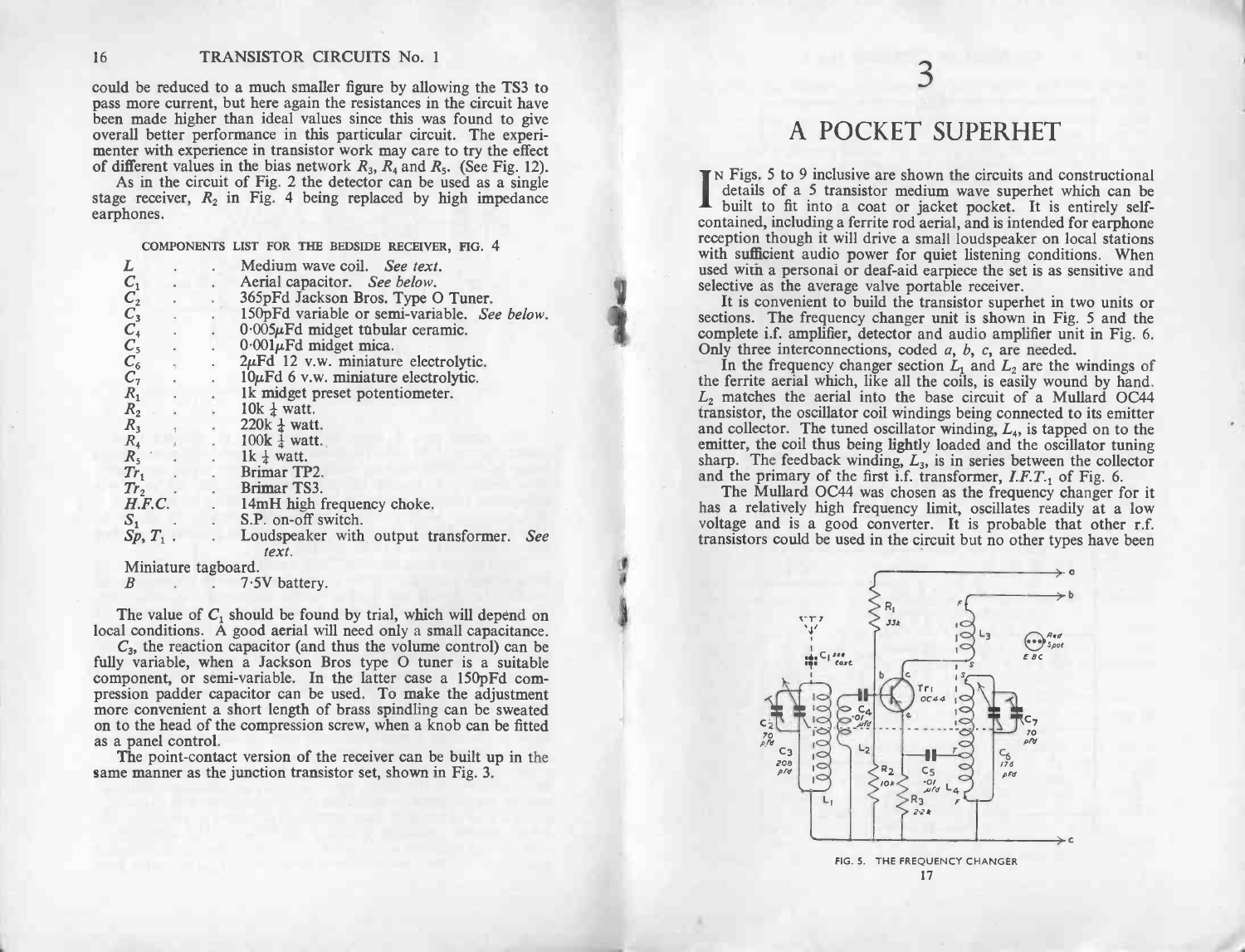

A POCKET SUPERHIET 19<br>
and A POCKET SUPERHIET 19<br>
turns points are the two prince deal of the wirter, apart from the OC45 which will also sero in<br>
turns points on test del in form on these (Fig. 6. We for the proper have

half the rod in each hand. The aerial rods are supported side by side with a turn of cellophane tape at each end, as shown in Fig. 7.<br>The main tuned winding consists of 32 turns of 30 s.w.g., d.c.c. copper wire. In the ori Fig. 7.<br>The main tuned winding consists of 32 turns of 30 s.w.g., d.c.c.<br>copper wire. In the original receiver the coil is closewound, but<br>until the receiver is aligned and tested this coil should not be too<br>firmly secure

winding decided the coils should be varnished with coil varnish, or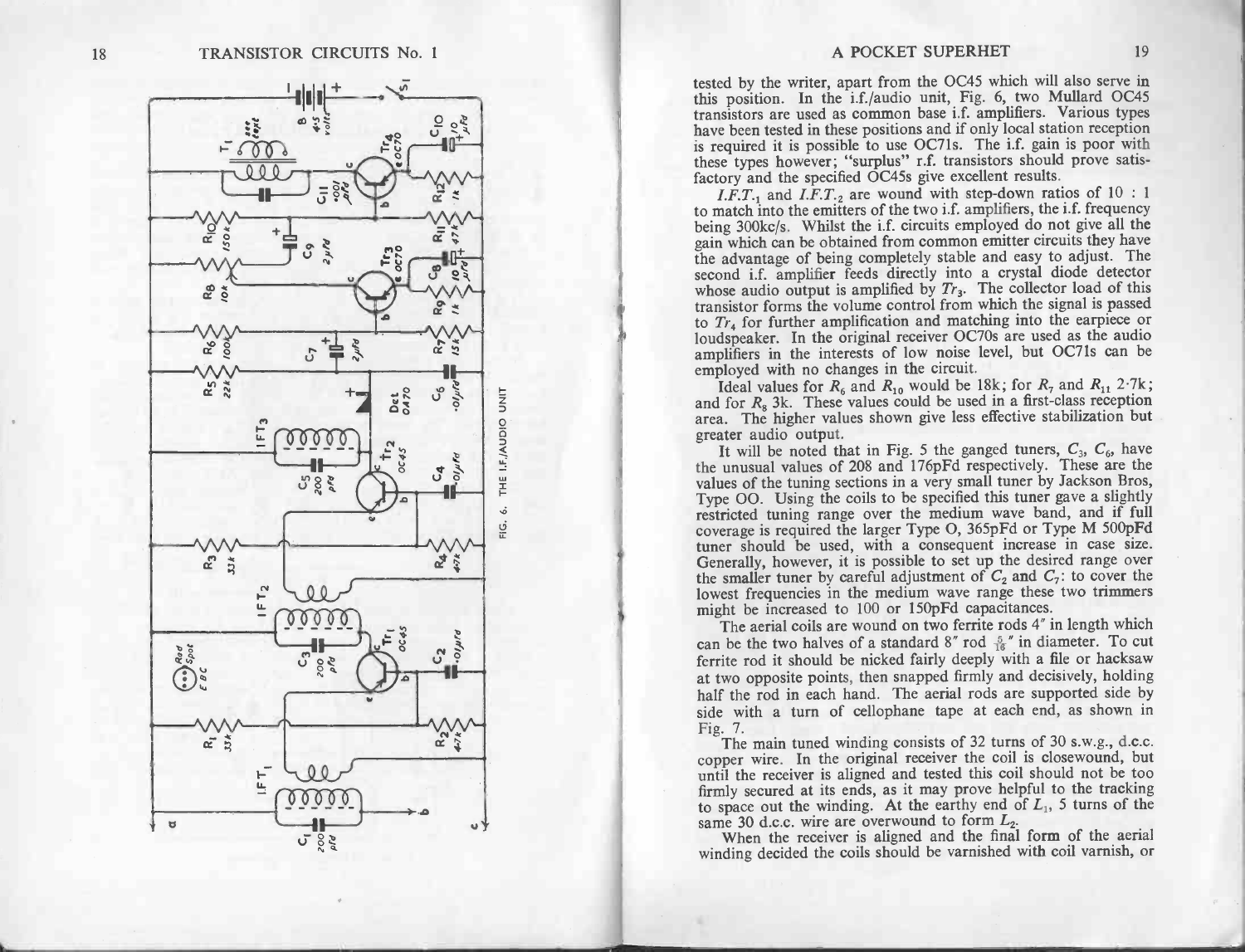



|                              | COMPONENTS LIST FOR THE POCKET SUPERHET.                                                                                          |
|------------------------------|-----------------------------------------------------------------------------------------------------------------------------------|
|                              | THE FREQUENCY CHANGER, FIG. 5                                                                                                     |
| $L_1, L_2$ .                 | 32 turns 30 s.w.g., d.c.c. overwound with<br><b>Contract Contract</b><br>5 turns 30 s.w.g., d.c.c. at earthy end, on              |
|                              | 4" ferrite rods.                                                                                                                  |
| $L_3, L_4$ .                 | . 25 turns 30 s.w.g., d.c.c. overwound with<br>80 turns 36 s.w.g., d.c.c. tapped at 70<br>turns, on $\frac{1}{4}$ " diam. former. |
|                              | See text below.                                                                                                                   |
| $C_1$ <sub>2</sub> , $C_7$ . |                                                                                                                                   |
|                              | . 70pFd postage stamp trimmers.                                                                                                   |
| $C_3, C_6$ .                 | . 208-176pFd Jackson Bros. Type OO Tuner.                                                                                         |
|                              | $C_4$ , $C_5$ . $0.01 \mu \text{Fd}$ midget tubular ceramic.                                                                      |
|                              | $R_1$ . 33k $\frac{1}{4}$ watt. $R_2$ . 10k $\frac{1}{4}$ watt.                                                                   |
|                              | $R_3$ 2.2k $\frac{1}{4}$ watt. $Tr_1$ . Mullard OC44.                                                                             |
|                              | Small tag or mounting board.                                                                                                      |

| TRANSISTOR CIRCUITS No. 1<br>20                                                                                                                                                                                                                                                              | A POCKET SUPERHET<br>21                                                                                                                                                                                                                                                                                                                        |
|----------------------------------------------------------------------------------------------------------------------------------------------------------------------------------------------------------------------------------------------------------------------------------------------|------------------------------------------------------------------------------------------------------------------------------------------------------------------------------------------------------------------------------------------------------------------------------------------------------------------------------------------------|
| $\iota$<br>L2                                                                                                                                                                                                                                                                                | a turn or two shorter than the one before and the final coil will be<br>barrel-shaped, but the coil is still satisfactory. When the winding<br>is complete the whole coil should be covered with a turn or two of<br>cellophane tape to secure and protect the wire.<br>I.F.T. <sub>3</sub> has the 330 turns winding only, with no secondary. |
| FERRITE ROD AERIAL                                                                                                                                                                                                                                                                           | COMPONENTS LIST FOR THE POCKET SUPERHET.<br>THE FREQUENCY CHANGER, FIG. 5                                                                                                                                                                                                                                                                      |
| FINISH OF LJ                                                                                                                                                                                                                                                                                 | 32 turns 30 s.w.g., d.c.c. overwound with<br>$L_1, L_2$ .<br>5 turns 30 s.w.g., d.c.c. at earthy end, on<br>4" ferrite rods.                                                                                                                                                                                                                   |
| AP OF L4                                                                                                                                                                                                                                                                                     | 25 turns 30 s.w.g., d.c.c. overwound with<br>$L_3, L_4$ .<br>80 turns 36 s.w.g., d.c.c. tapped at 70<br>turns, on $\frac{1}{4}$ " diam. former.                                                                                                                                                                                                |
| <b>START OF</b><br>FINISH OF L4                                                                                                                                                                                                                                                              | $C_1$<br>See text below.<br>$C_{2}, C_{7}$ .<br>70pFd postage stamp trimmers.<br>$C_3$ , $C_6$ . . 208-176pFd Jackson Bros. Type OO Tuner.<br>$C_4$ , $C_5$ . . 0.01 $\mu$ Fd midget tubular ceramic.<br>$R_1$ .<br>$33k \frac{1}{4}$ watt. $R_2$ . 10k $\frac{1}{4}$ watt.                                                                    |
| FIG. 7. AERIAL AND OSCILLATOR COIL DETAILS                                                                                                                                                                                                                                                   | $2.2k \frac{1}{4}$ watt. $Tr_1$ . Mullard OC44.<br>$R_3$<br>Small tag or mounting board.                                                                                                                                                                                                                                                       |
| covered with self-adhesive polythene tape to prevent their taking up<br>moisture from the air.<br>The oscillator coil and i.f. transformer are all wound on Aladdin<br>formers of clear polystyrene, $\frac{1}{4}$ " in diameter and 1" long, each fitted                                    | COMPONENTS LIST FOR THE POCKET SUPERHET.<br>THE I.F./AUDIO UNIT, FIG. 6                                                                                                                                                                                                                                                                        |
| with an iron dust core. Four of these formers are required.<br>In the oscillator coil $L_3$ consists of 25 turns of 30 s.w.g., d.c.c.<br>copper wire wound directly on the former in a single layer, turns                                                                                   | $I.F.T_{\cdot 1}, 2$<br>33 turns 30 s.w.g., d.c.c. overwound with<br>330 turns 36 s.w.g., d.c.c.<br>$I.F.T_{3}$<br>330 turns 36 s.w.g., d.c.c.                                                                                                                                                                                                 |
| touching. (See Fig. 7.) This winding is covered with a layer of<br>cellophane or polythene tape, over which is wound the main tuned<br>coil $L_4$ , consisting of 80 turns of 36 s.w.g., d.c.c. copper wire tapped<br>at 70 turns. This winding, if made neatly, will go on in three layers, | $C_1$ , $C_3$ , $C_5$ and 200 pFd midget mica.<br>$C_2, C_4, C_6$ .<br>$0.01 \mu \text{Fd}$ midget tubular ceramic.<br>$C_7, C_9$<br>. $2\mu \text{Fd}$ 6 v.w. miniature electrolytic.                                                                                                                                                         |
| the 70 turn tap falling in the top layer. To make this tap, twist the<br>wire on itself to form a pigtail about 2" long, then continue the<br>winding in the same direction for the final 10 turns. If the pigtail                                                                           | $C_8, C_{10}$<br>$10\mu$ Fd 6 v.w. miniature electrolytic.<br>$\sim$<br>$C_{11}$ .<br>$0.001\mu$ Fd midget mica.<br>$R_1, R_3$<br>33k $\frac{1}{4}$ watt. $R_2, R_4$ . 4.7k $\frac{1}{4}$ watt.                                                                                                                                                |
| is longer than required, and is trimmed, remember to solder both<br>leads together at the cut end.<br>Transformers $I.F.T_1$ and $I.F.T_2$ are wound in the same manner.                                                                                                                     | $22k \frac{1}{4}$ watt. $R_6$ 100k $\frac{1}{4}$ watt.<br>$R_5$ .<br>R <sub>7</sub><br>$15k \frac{1}{4}$ watt.<br>$R_8$ . 10k midget volume control.<br>1k $\frac{1}{4}$ watt.<br>$R_{10}$ . 150k $\frac{1}{4}$ watt.<br>$R_9$ .                                                                                                               |
| The secondary consists of 33 turns of 30 s.w.g., d.c.c. copper wire<br>and this is closewound on the former-the 1" winding length giving<br>just sufficient room for this coil to go on in a single layer. This<br>winding is covered by a turn of cellophane or polythene tape, and         | $47k \frac{1}{4}$ watt.<br>$R_{11}$ .<br>$R_{12}$ . 1k $\frac{1}{4}$ watt.<br>Mullard OC45.<br>$Tr_{12}$ .<br>Mullard OC70 or OC71.<br>$Tr_{3}$ , 4.<br>Mullard OA70.<br>Det.                                                                                                                                                                  |
| the tuned primary is wound over this. The primary winding<br>consists of 330 turns of 36 s.w.g., d.c.c. copper wire.<br>While this winding is being made it is as well to support the reel<br>of wire on a long nail or peg driven into the edge of the work-bench                           | $T_1$ . It is the set of $T_1$<br>Output transformer to suit loudspeaker or<br>earpiece. With Fortiphone earpiece Type<br>L, use Type N22 transformer.                                                                                                                                                                                         |
| so that the wire can be drawn off the reel without kinking. The<br>330 turns must be put on in layers; unless small cheeks of card or<br>paxolin are fitted to the coil former each successive layer must be                                                                                 | $S_1$<br>$\therefore$ S.P. on-off switch, ganged with $R_8$ .<br>Miniature 18-way tagboard.<br>4.5V battery. Three "Fountain Pen" cells, or<br>B<br>similar.                                                                                                                                                                                   |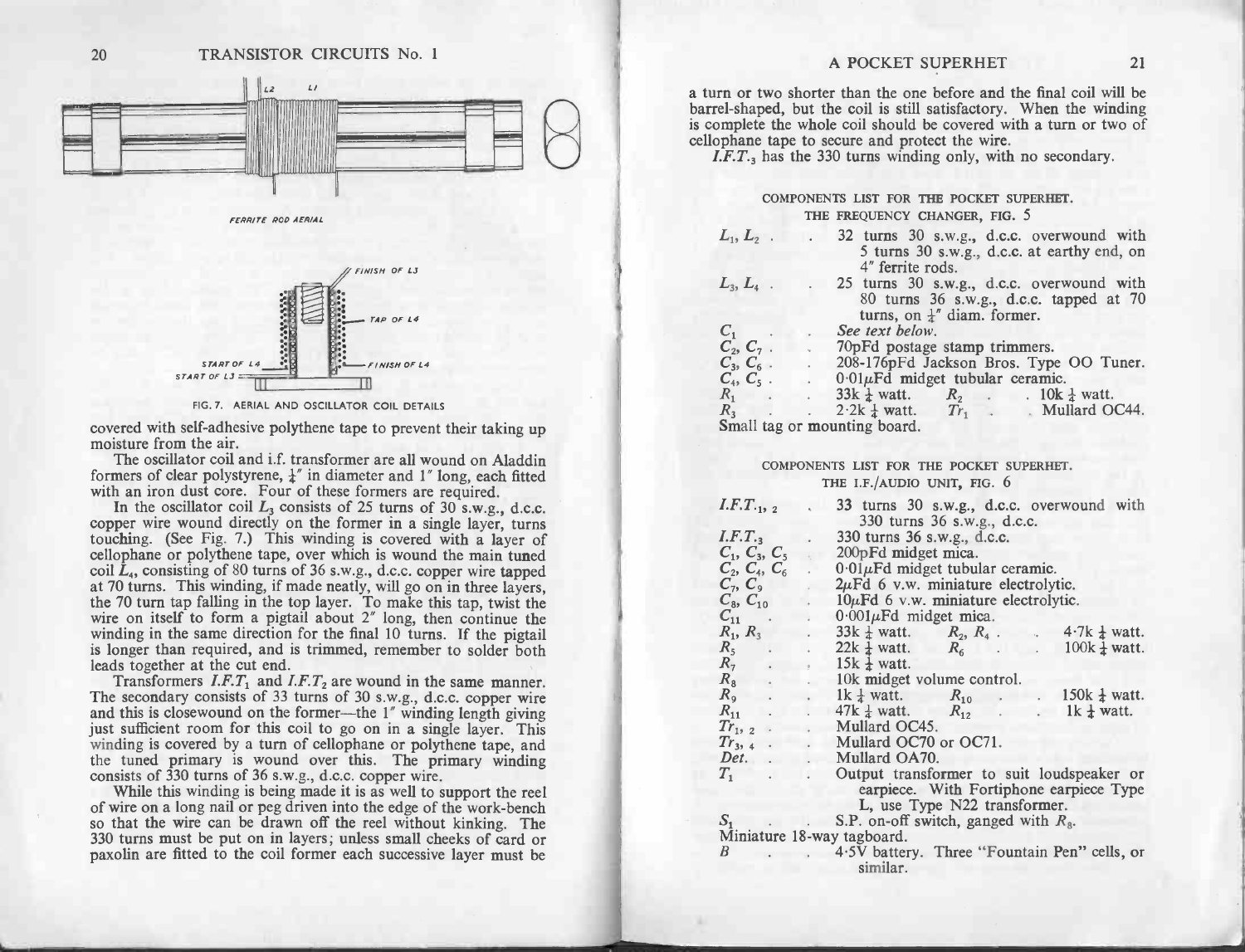In Fig. 5 an optional aerial, connected in by  $C_1$ , is shown in 22 TRANSISTOR CIRCUITS No. 1<br>In Fig. 5 an optional aerial, connected in by  $C_1$ , is shown in<br>dotted lines. Whilst the receiver is sufficiently sensitive for all<br>normal purposes the medium wave Light Programme (247 metres normal purposes the medium wave Light Programme (247 metres) is notoriously weak in some reception areas and the ferrite rod aerial may need some assistance in a few places if this programme is to be heard. If the receiver In Fig. 3 an optional action, connected in by  $C_1$ , is shown in dotted lines. Whilst the receiver is sufficiently sensitive for all normal purposes the medium wave Light Programme (247 metres) is notoriously weak in some normal purposes the medium wave Light Programme (247 metres)<br>is notoriously weak in some reception areas and the ferrite rod<br>aerial may need some assistance in a few places if this programme is<br>to be heard. If the receive is notoriously weak in some reception areas and the ferrite found are allear at a dear. If the receiver is used with a deaf-aid earpiece the flex cord to the earpiece will serve as a built-in aerial,  $C_1$  being connected of  $T_1$ . The value of  $C_1$  should be found by trial. If the aerial is in close proximity to the i.f. circuits (as it will be in a small case)  $C_1$  will cause feedback if it is too large, and values from about 10pFd upw

the box, the twin gang tuner and volume control being mounted as shown in Fig. 9. The oscillator coil was mounted inside the box, its foot being fixed with balsa cement. The transistor was mounted 10pFd upwards may be tried.<br>The original receiver was built into a plastic food box  $4\frac{5}{8}$ " square and  $1\frac{3}{8}$ " deep. The frequency changer unit was built directly into and  $1\frac{3}{8}$ " deep. The frequency changer unit was built directly into<br>the box, the twin gang tuner and volume control being mounted as<br>shown in Fig. 9. The oscillator coil was mounted inside the box,<br>its foot being fix

being mounted in the wiring.<br>The i.f./audio unit was built up on a miniature 18-way tagboard,<br>the arrangement of parts being shown (not to scale) in Fig. 8. The its foot being fixed with balsa cement. The transistor was mounted<br>on a 3-way tagstrip which also supported  $R_1$ ,  $R_2$  and  $R_3$ ,  $C_4$  and  $C_5$ <br>being mounted in the wiring.<br>The i.f./audio unit was built up on a miniat the arrangement of parts being shown (not to scale) in Fig. 8. The tagboard used measured  $4\frac{5}{8}$ " long by  $1\frac{7}{16}$ " wide, the ends being rubbed down until the board was a push-fit into the  $4\frac{5}{8}$ " plastic box. The diagram along the board was a push-fit into the  $4\frac{5}{8}$ " plastic box.<br>The transistors, as already described, were fastened by 6 B.A. bolts<br>on the rear of the board, the connection codings being shown in the<br>diagram

The transistors, as already described, were fastened by 6 B.A. bolts<br>on the rear of the board, the connection codings being shown in the<br>diagram along the lower edge of the board.<br>The trimmers  $C_2$  and  $C_7$  are mounted from spare tags supporting them; the tags used are the second, third, fifth and seventh from the left on the upper edge of the board, Fig. 8.<br>The 4.5V battery can be made out of three  $1.5V$  cells from "Fountain Pen" batt

between the cells, also for the leads from the receiver to the battery, though clip connectors could be made up from springy brass. Since board, Fig. 8.<br>
"Fountain Pen" batteries. The writer favours soldered connections<br>
between the cells, also for the leads from the receiver to the battery,<br>
though clip connectors could be made up from springy brass. Since<br> "Fountain Pen" batteries. The writer favours soldered connections<br>between the cells, also for the leads from the receiver to the battery,<br>though clip connectors could be made up from springy brass. Since<br>battery life is lo mough clip connections could be hiadd up from springy brass. Since battery life is long the soldered connections need only be made occasionally. The cells must not be overheated and the brass caps and zinc bases should be and zinc bases should be cleaned before tinning, the joints being<br>made quickly with a clean hot iron. The cardboard battery cases<br>must be kept on the cells, or they must be insulated with a wrapping<br>of tape so that there i

Aligning the receiver is not difficult. The i.f. unit can be tuned before the whole receiver is assembled by connecting a short aerial or length of wire to the connection on  $I.F.T._1$  marked b. With the i.f. unit switched on  $(R_8$  being connected in by short leads and turned up for maximum volume) it is possible to trim the cores for maximum noise. If a signal generator is available this can of course



FIG. 9. THE ORIGINAL LAYOUT FOR THE POCKET SUPERHET<br>first tests with the ferrite rod aerial connected in by leads long enough to allow the aerial to rest outside the case.  $C_2$  and  $C_7$ ,<br>Fig. 5, should both be set to about half capacitance and the core of<br> $L_3$ ,  $L_4$  screwed in until its top is flush with the top of the former.<br>It shou coil, the rods being turned away from the station. If no signals can be heard when the tuner is turned through its travel connect a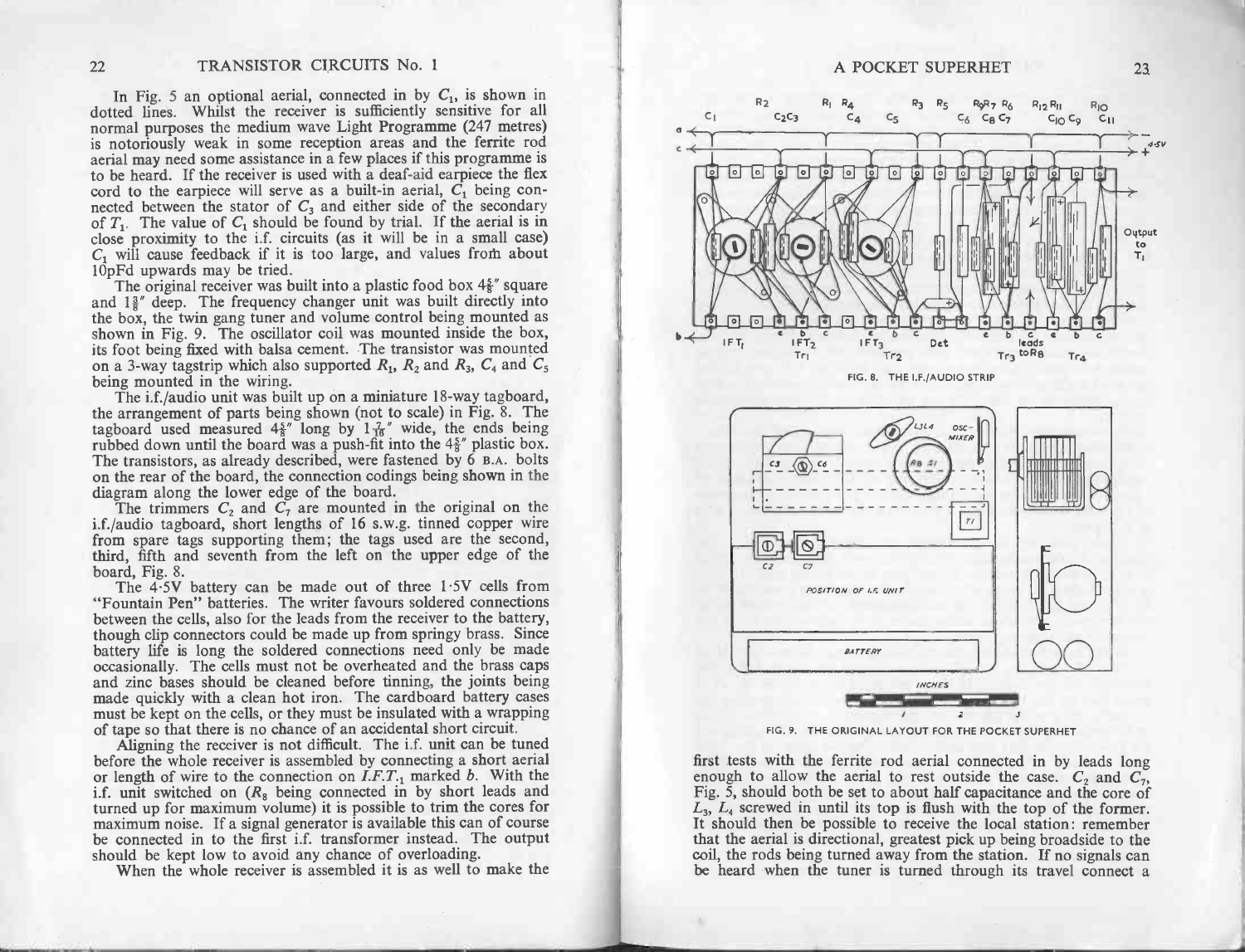**EXECUTS 24** TRANSISTOR CIRCUITS No. 1<br>short aerial wire through a temporary  $C_1$  of 100pFd. When the<br>local station can be heard, even if only faintly, adjust  $C_2$  to bring 24 **TRANSISTOR CIRCUITS** No. 1<br>short aerial wire through a temporary  $C_1$  of 100pFd. When the<br>local station can be heard, even if only faintly, adjust  $C_2$  to bring<br>up the volume and disconnect the temporary aerial. Rea It now remains to set the tuning range and tracking. Con-<br>It now remains to set the tuning range and tracking. Con-<br>structors with signal generators will naturally use these instead of

rely the core of  $I.F.T.$  for best volume.<br>It now remains to set the tuning range and tracking. Constructors with signal generators will naturally use these instead of<br>relying on broadcast signals; those without can adjust relying on broadcast signals; those without can adjust the receiver<br>on home and foreign stations, preferably during evening reception<br>conditions.<br>With the tuner set to practically minimum capacitance adjust first C<sub>7</sub>, then C<sub>2</sub>, in small steps, until naturally use these instead of relying on broadcast signals; those without can adjust the receiver on home and foreign stations, preferably during evening reception conditions.

conditions.<br>With the tuner set to practically minimum capacitance adjust<br>first  $C_7$ , then  $C_2$ , in small steps, until the West Home Service on<br>206 metres, or Luxembourg on 208 metres is received at best<br>strength. There strength. There should be sufficient hiss in the earpiece to indicate that the two trimmers are being kept in step one with the other until the signal is found. Now tune along the band; a number of stations should be recei stations should be received one after another, including various<br>Home Services. Results will most probably fall off as the tuner is<br>turned until finally no more signals can be heard. Retune to the<br>last faint signal detect value than the receiver and adjust the core of the oscillator coils  $L_3$ ,  $L_4$ , either in or out until the signal is at the best obtainable volume.<br>Now retune the receiver to the high frequency end of the scale-

Now retune the receiver to the high frequency end of the scale—<br>to the West Home or Luxembourg signal. Quite possibly this will  $L_3$ ,  $L_4$ , either in or out until the signal is at the best obtainable volume.<br>
Now retune the receiver to the high frequency end of the scale—<br>
to the West Home or Luxembourg signal. Quite possibly this will<br>
have van Now retune the receiver to the high frequency end of the scale—<br>to the West Home or Luxembourg signal. Quite possibly this will<br>nave vanished altogether, the trimmer  $C_7$  requiring resetting. If the<br>oscillator core was t Frow retune the receiver to the high requency end of the scale—<br>to the West Home or Luxembourg signal. Quite possibly this will<br>have vanished altogether, the trimmer  $C_7$  requiring resetting. If the<br>oscillator core was t  $C_7$ ; or, if the core was turned in, slightly reduce the capacitance of  $C_7$ ; or, if the core was turned out, slightly increase the capacitance of  $C_7$ , until the required signal is again heard at the original setting

of  $C_7$ , until the required signal is again heard at the original setting<br>of the tuner.<br>Again turn the tuner towards maximum capacitance. The<br>tracking should now be considerably improved, with stations coming<br>in at good Again turn the tuner towards maximum capacitance. The tracking should now be considerably improved, with stations coming in at good strength over the greater part of the tuning dial. If there is some falling off in result tracking should now be considerably improved, with stations coming<br>in at good strength over the greater part of the tuning dial. If there<br>is some falling off in results towards the maximum capacitance of<br> $C_3$ ,  $C_6$ , onc is some falling off in results towards the maximum capacitance of  $C_3$ ,  $C_6$ , once again adjust the oscillator core for best results at the low frequency end of the tuning range, then again adjust  $C_7$  on the original

received all along the arc of the tuning range. Signals should be received all along the arc of the tuner, when the ferrite rod aerial windings can be sealed. If there are poor spots, however, or if Now check results over the full tuning range. Signals should be received all along the arc of the tuner, when the ferrite rod aerial windings can be sealed. If there are poor spots, however, or if either end of the tuning whichings can be searcd. It there are poor spots, however, or in either end of the tuning range is decidedly weak, try spacing out the turns of  $L_1$  on the ferrite rods, retrimming  $C_2$  on the West Home or Luxembourg si and a further two or three turns of  $L_1$ . If spacing out the turns of  $L_1$  in this way makes matters worse close up the turns again and add a further two or three turns of wire to the winding. By experimenting with the the turns of  $L_1$  in this way makes matters worse close up the turns again and add a further two or three turns of wire to the winding. By experimenting with the core setting in the oscillator coil and, if necessary, spacing out or increasing the turns of  $L_1$  it will be found possible to make the receiver lively over its whole tuning range.  $L_1$  should necessary, spacing out or increasing the turns of  $L_1$  it will be found possible to make the receiver lively over its whole tuning range.  $L_1$  should then be protected by sealing the turns with coil dope or varnish, or TRANSISTON CIRCUITS No. 1<br>
Not arrive through a temperature of a United Mathematical Resort in Fig. 10. A POCKLY SUPER<br>HET are the mathematical methods of the fig. 10. A mathematical methods of the state of the state of t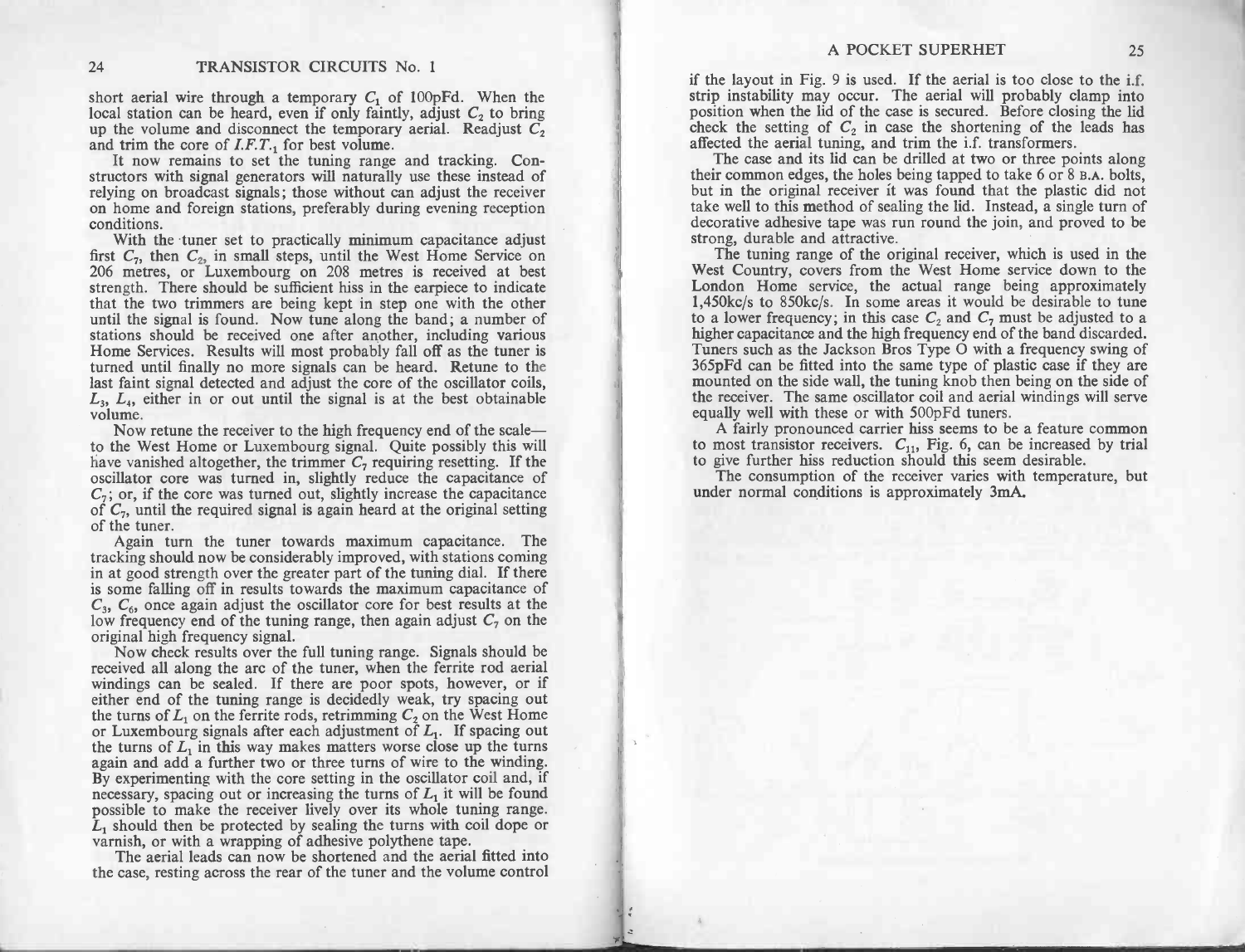## A SUPERREGENERATIVE RECEIVER 4<br>ERA<br>FOR 4<br>A SUPERREGENERATIVE RECEIVER<br>FOR<br>TRAWLER AND AMATEUR BANDS FOR<br>RAWLER AND AMATEUR BANDS<br>FHE circuit shown in Fig. 10 is of a single transistor super-

THE circuit shown in Fig. 10 is of a single transistor super-<br>regenerative receiver covering the tuning range 1.5 to 4Mc/s.<br>It is therefore suitable for trawler reception and covers the The cheat shown in Fig. 10 is of a shighe transistor super-<br>regenerative receiver covering the tuning range 1.5 to 4Mc/s.<br>It is therefore suitable for trawler reception and covers the<br>"top" amateur bands, so that it would It is therefore suitable for trawler reception and covers the two "top" amateur bands, so that it would make an excellent "emergency" set for the amateur interested in low frequency working. Apart from considerable novelty ing. Apart from considerable novelty value the receiver illustrates well the capabilities of the r.f. junction transistor and is very sensitive and broadly tuned. On a short aerial WWV is received at excellent strength, as well the capabilities of the r.f. junction transistor and is very sensitive and broadly tuned. On a short aerial WWV is received at excellent strength, as are lighthouses, lifeboats, trawlers and the other users of this pa

easily understood. The main tuned circuit,  $L_1$  and  $C_2$ , is connected to the collector of a Mullard OC44, feedback being applied from "emergency" set for the amateur interested in low frequency work-<br>ing. Apart from considerable novelty value the receiver illustrates<br>well the capabilities of the r.f. junction transistor and is very sensitive<br>and broadly easily understood. The main tuned circuit,  $L_1$  and  $C_2$ , is connected<br>to the collector of a Mullard OC44, feedback being applied from<br>the base *via*  $L_2$ . (Other transistor types have failed to work in this<br>circuit an Firem and the OC44 is strongly recommended.) The emitter current is fed through a relatively large resistance,  $R_2$ , with the result that oscillation, ignoring the effect of  $R_1$  and  $C_4$ , is barely maintained.<br>The emi

result that oscillation, ignoring the effect of  $R_1$  and  $C_4$ , is barely maintained.<br>The emitter and base of the transistor form a diode which, as oscillation starts, rectifies the r.f. and charges  $C_4$  negatively. The oscillation starts, rectifies the r.f. and charges  $C_4$  negatively. The charge on  $C_4$  grows more quickly than it can leak away through  $R_1$ , so that the emitter becomes less positive and the circuit ceases to oscillat



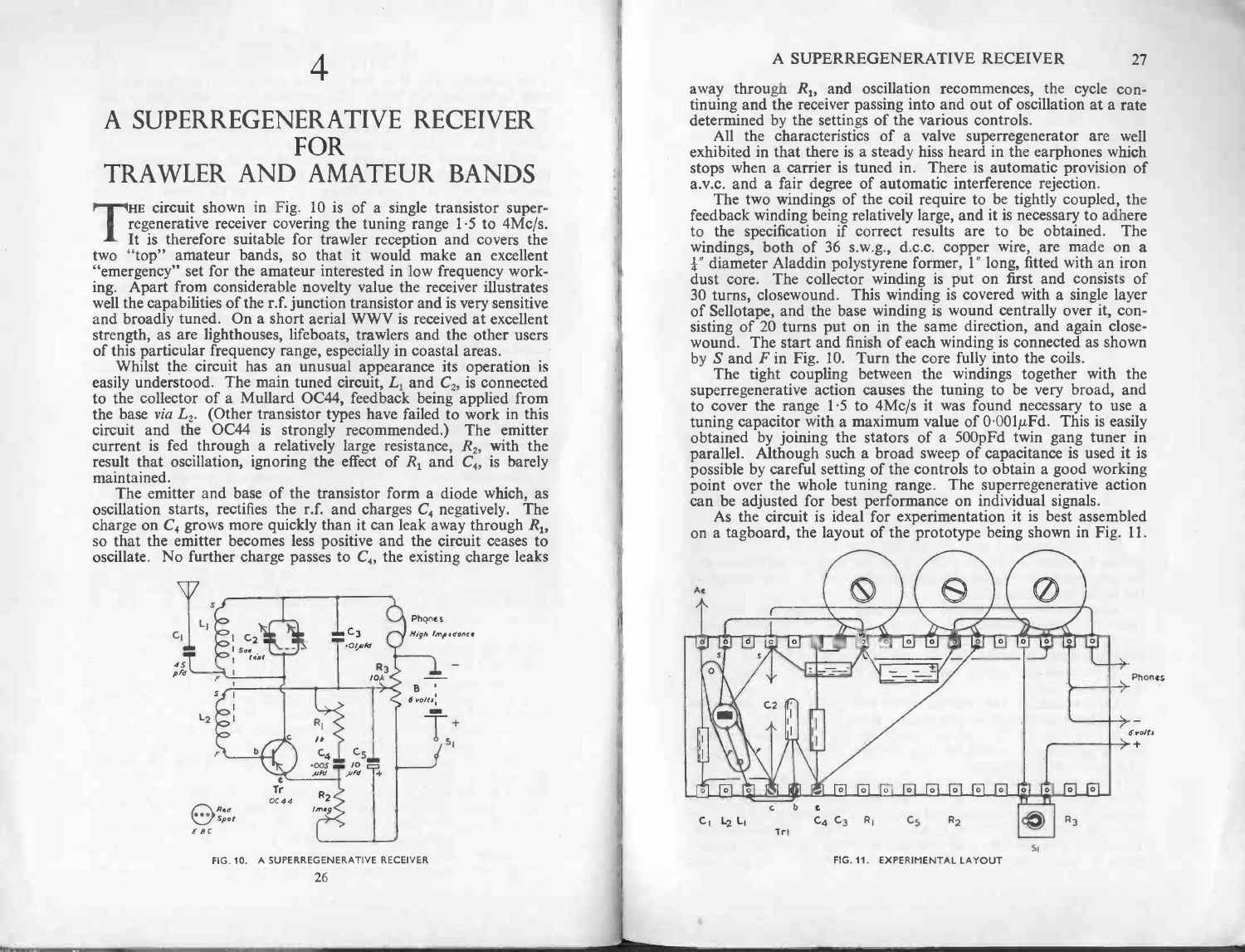## COMPONENTS LIST FOR THE SUPERREGENERATIVE RECEIVER.<br>
FIG. 10<br>  $L_1 L_2$ . 30 turns 36 s.w.g. d.c.c. copper wire closethe assembly could be placed flat on the bench.<br>COMPONENTS LIST FOR THE SUPERREGENERA

| TRANSISTOR CIRCUITS No. 1<br>$\overline{8}$                                                                                                                                                                                                                                                                                                                                                                                                                                                                                                                                                                                                                                                                                                                                                                                                   | A SUPERREGENERATIVE RECEIVER<br>29                                                                                                                                                                                                                                                                                                                                                                                                                                                                                                                                                                                                                                                                                                                                                                                                                                                                                                  |  |  |  |
|-----------------------------------------------------------------------------------------------------------------------------------------------------------------------------------------------------------------------------------------------------------------------------------------------------------------------------------------------------------------------------------------------------------------------------------------------------------------------------------------------------------------------------------------------------------------------------------------------------------------------------------------------------------------------------------------------------------------------------------------------------------------------------------------------------------------------------------------------|-------------------------------------------------------------------------------------------------------------------------------------------------------------------------------------------------------------------------------------------------------------------------------------------------------------------------------------------------------------------------------------------------------------------------------------------------------------------------------------------------------------------------------------------------------------------------------------------------------------------------------------------------------------------------------------------------------------------------------------------------------------------------------------------------------------------------------------------------------------------------------------------------------------------------------------|--|--|--|
| The receiver could of course be cased, when the controls would be<br>banel mounted. In the original receiver they were supported solely<br>by the soldering tags on the board, which in turn could be bolted<br>o the tuner if a fairly large component were used here. The<br>ransistor in this case was mounted on top of the tagboard so that<br>he assembly could be placed flat on the bench.                                                                                                                                                                                                                                                                                                                                                                                                                                            | with fairly even squegging at all points. It should now be possible<br>to obtain the best results on any required signal by slightly re-<br>adjusting $R_1$ .<br>Disconnect the milliameter and check the tuning range by means<br>of a signal generator, if possible. The range can be set by adjustment<br>of the iron dust core in the coils, though this must not be withdrawn<br>too far or the feedback will be affected.<br>Since there are three controls besides the main tuner this circuit<br>needs careful adjustment, and some practice will be required before<br>the best results are obtained.<br>The value of $C_1$ was found to suit a range of aerials but there is<br>no reason why $C_1$ should not be made adjustable; a 50pFd trimmer<br>could be used here in place of the fixed capacitor, and the value set<br>either for best results over the tuning range or for maximum volume<br>on a chosen signal. |  |  |  |
| COMPONENTS LIST FOR THE SUPERREGENERATIVE RECEIVER,<br><b>FIG. 10</b><br>30 turns 36 s.w.g. d.c.c. copper wire close-<br>$L_1$ $L_2$ .<br>wound, overwound with 20 turns close-<br>wound on $\frac{1}{4}$ " diameter former with iron<br>dust core.<br>45pFd midget mica. (Or see text below.)<br>$C_1$<br>$C_2$<br>$C_3$<br>$C_4$<br>$C_5$<br>$R_1$<br>$R_2$<br>$R_3$<br>$0.001 \mu \text{Fd}$ tuner. See text above.<br>$0.01\mu$ Fd midget tubular ceramic.<br>$0.005\mu$ Fd midget tubular ceramic.<br>$10\mu$ Fd 6 v.w. miniature electrolytic.<br>1k wirewound, midget potentiometer.<br>1Meg. midget potentiometer.<br>10k wirewound midget potentiometer.<br>Tr<br>Mullard OC44.<br>High impedance (2,000 ohms) earphones.<br>S.P. on-off switch.<br>$S_1$<br>Miniature tagboard.<br>6V battery, two "Fountain Pen" batteries or<br>B |                                                                                                                                                                                                                                                                                                                                                                                                                                                                                                                                                                                                                                                                                                                                                                                                                                                                                                                                     |  |  |  |
| similar.<br>If a milliameter is used during the first trials of this circuit it<br>should be connected in the negative line between the earphones and<br>the junction of the negative battery terminal and $R_3$ , thus measuring<br>the collector current only.<br>After checking the circuit and before switching on, turn the<br>slider of $R_1$ very slightly up from the $C_4$ end of the component.<br>Set $R_2$ for maximum resistance. Set $R_3$ slider about one-quarter of<br>the track away from the positive end of this potentiometer.<br>$R_1$ controls the quench frequency, $R_2$ the level of feedback, and<br>$R_3$ the base bias.<br>Now switch on the receiver. The collector current shown by                                                                                                                            |                                                                                                                                                                                                                                                                                                                                                                                                                                                                                                                                                                                                                                                                                                                                                                                                                                                                                                                                     |  |  |  |
| the milliameter should be very small—about $0.1 \text{mA}$ or so.<br>Slowly turn up $R_2$ until the circuit squegs. The current shown<br>by the milliameter should be about $0.7 \text{mA}$ . Squegging is detected<br>as a hiss in the earphones.<br>Connect an aerial to $C_1$ and, if necessary, reset $R_2$ . Tune in a<br>signal with $C_2$ and adjust $R_1$ for best volume and least hiss on the<br>signal. Now tune over the band—probably the squegging will stop<br>or break into an audio howl at some point of the tuner adjustment.<br>To correct this reset $R_3$ , and continue adjusting $R_2$ and $R_3$ in small<br>steps by trial until the tuner can be turned right round the band                                                                                                                                        |                                                                                                                                                                                                                                                                                                                                                                                                                                                                                                                                                                                                                                                                                                                                                                                                                                                                                                                                     |  |  |  |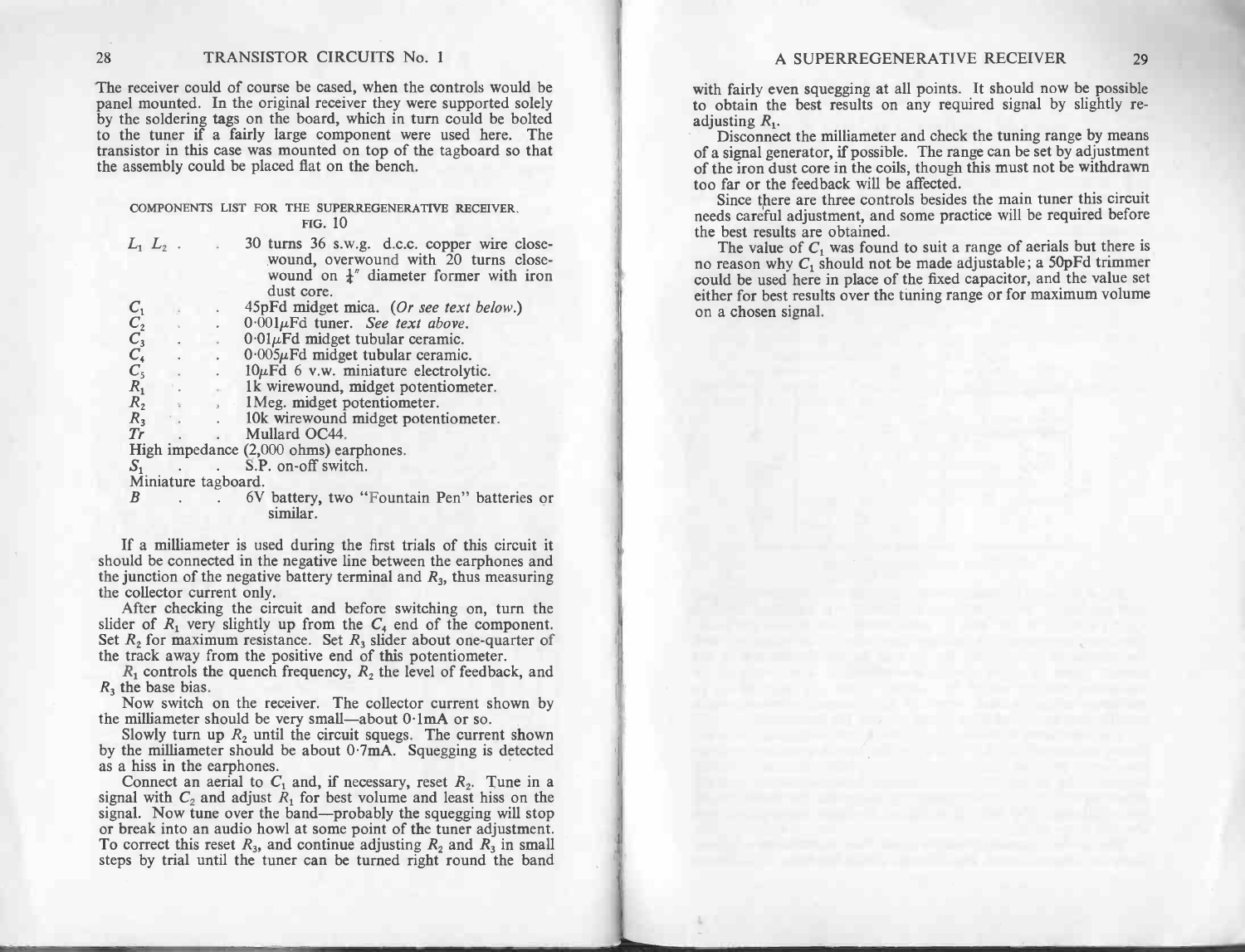# S<br>
A PHASE SHIFT OSCILLATOR

A PHASE SHIFT OSCILLATOR<br>THERE are many occasions when an audio oscillator is needed in a hurry for work such as testing suspected distortion in THERE are many occasions when an audio oscillator is needed<br>in a hurry for work such as testing suspected distortion in<br>tests with oscilloscopes, for modulating a test oscillator, for powering THERE are many occasions when an audio oscillator is needed<br>in a hurry for work such as testing suspected distortion in<br>amplifiers, as a substandard generator for Lissajou figures<br>tests with oscilloscopes, for modulating a tests with oscilloscopes, for modulating a test oscillator, for powering<br>a capacitance or inductance bridge and so forth. As a general rule<br>a high power output is not necessary—a more common requirement<br>is good wave shape **A** amplifiers, as a substandard generator for Lissajou figures tests with oscilloscopes, for modulating a test oscillator, for powering a capacitance or inductance bridge and so forth. As a general rule a high power outpu many of these applications the little audio oscillator shown in Fig. 12 is perfectly suitable.



 $Tr_1$ , a Brimar TS3 transistor, is connected as a single-stage phase shift oscillator. Feedback from the collector is arranged through FIG. 12. A PHASE SHIFT OSCILLATOR<br>Tr<sub>1</sub>, a Brimar TS3 transistor, is connected as a single-stage phase<br>Shift oscillator. Feedback from the collector is arranged through<br> $C_1$ ,  $C_2$  and  $C_3$  to the base in such a way tha  $Tr_1$ , a Brimar TS3 transistor, is connected as a single-stage phase<br>shift oscillator. Feedback from the collector is arranged through<br> $C_1$ ,  $C_2$  and  $C_3$  to the base in such a way that at one particular<br>frequency, det frequency, determined by the time constants of the capacitors with<br>the associated resistors  $R_1$ ,  $R_2$ ,  $R_3$  and  $R_4$ , the feedback is in the<br>correct phase to cause sustained oscillation. The frequency of<br>oscillation correct phase to cause sustained oscillation. The frequency of oscillation can be varied by altering either the capacitance or resistance in the feedback circuit: it is, of course, more convenient oscillation can be varied by altering either the capacita<br>resistance in the feedback circuit: it is, of course, more con<br>to alter resistance and  $R_3$  is made variable for this purpose. rect phase to cause sustained oscillation. The frequency of llation can be varied by altering either the capacitance or stance in the feedback circuit: it is, of course, more convenient liter resistance and  $R_3$  is made resistance in the feedback circuit: it is, of course, more convenient<br>to alter resistance and  $R_3$  is made variable for this purpose.<br>The waveform, which can be adjusted to a very good sine wave<br>shape, is controlled by

The waveform, which can be adjusted to a very good sine wave<br>shape, is controlled by  $R_4$ . This varies the base bias and also supplies<br>a degree of negative feedback to the base directly from the collector,<br>so preventing resistance in the reedback circuit: it is, of course, more convenient<br>to alter resistance and  $R_3$  is made variable for this purpose.<br>The waveform, which can be adjusted to a very good sine wave<br>shape, is controlled by a degree of negative feedback to the base directly from the collector,<br>so preventing overdriving and permitting control over the strength<br>of oscillation.  $R_4$  is best adjusted by inspecting the waveform on<br>an oscilloscop

| COMPONENTS LIST FOR THE PHASE SHIFT |  |  |  |  |
|-------------------------------------|--|--|--|--|
| OSCILLATOR, FIG. 12                 |  |  |  |  |

|                                                                                                                                                                                                                                                                                                                                                                               | A PHASE SHIFT OSCILLATOR<br>31                                                                                                                                                                                                                                                                                                                                                                                                                                                                                                                                                                                                                                                                                                                                                                                                                                                                                                                                                                                                                                                                                                                                                                                                                                                                                                                                                                                     |
|-------------------------------------------------------------------------------------------------------------------------------------------------------------------------------------------------------------------------------------------------------------------------------------------------------------------------------------------------------------------------------|--------------------------------------------------------------------------------------------------------------------------------------------------------------------------------------------------------------------------------------------------------------------------------------------------------------------------------------------------------------------------------------------------------------------------------------------------------------------------------------------------------------------------------------------------------------------------------------------------------------------------------------------------------------------------------------------------------------------------------------------------------------------------------------------------------------------------------------------------------------------------------------------------------------------------------------------------------------------------------------------------------------------------------------------------------------------------------------------------------------------------------------------------------------------------------------------------------------------------------------------------------------------------------------------------------------------------------------------------------------------------------------------------------------------|
| <b>T OSCILLATOR</b><br>hen an audio oscillator is needed<br>as testing suspected distortion in<br>rd generator for Lissajou figures<br>lating a test oscillator, for powering<br>ge and so forth. As a general rule<br>ary—a more common requirement<br>le" range of audio frequencies. For<br>little audio oscillator shown in<br>$R_6$<br>$R_{\beta}$<br>U8<br>5k<br>Output | each 0.015 $\mu$ Fd. The range given by $R_3$ was then from 200 to<br>500 c.p.s. The frequency can be increased by using $0.005\mu\text{Fd}$<br>capacitances, when the range over $R_3$ on the original was from<br>500 to 1,000 c.p.s. It was found under these conditions that some<br>transistors required the battery voltage to be increased to $10.5V$ .<br>The output stage using $Tr_2$ is optional since, for many purposes,<br>the output from the oscillator alone will suffice. The second stage<br>is added to give an amplified output and to isolate the oscillator<br>from the output load. The oscillator output impedance is relatively<br>low, however, and it is possible to make $R_5$ a variable output control<br>(using the circuit of $R_8$ and a 10k potentiometer) compensating for<br>any distortion of the output waveform caused by various loads by<br>resetting $R_4$ . Where only a low power audio output is required the<br>oscillator section might well be tried alone during the first tests, the<br>output stage being added later if necessary.<br>The coupling capacitor $C_4$ has a lower value than that used in<br>ordinary audio amplifiers since the lowest frequency to be passed<br>will be of the order of 200 c.p.s.<br>Various transistors were tested in the oscillator circuit and it is<br>recommended that the specified TS3 be used. Different types could |
| $-4$<br>5 ji Fd<br>Tr <sub>2</sub><br>٢Į.<br>5 J<br>В<br>7.5<br>volts<br>R <sub>7</sub><br>Rg<br>4.7 k<br>$rac{1}{5}c_5$<br>$S_{1}$<br>$2 \mu$ Fd<br>SHIFT OSCILLATOR<br>is connected as a single-stage phase<br>the collector is arranged through                                                                                                                            | be tried in the amplifier section.<br>COMPONENTS LIST FOR THE PHASE SHIFT<br>OSCILLATOR, FIG. 12<br>$\delta$ 0.015 or 0.005 $\mu$ Fd midget mica.<br>$C_1, C_2, C_3$<br>$0.5\mu$ Fd midget paper tubular.<br>$C_4$<br>$2\mu$ Fd 6 v.w. miniature electrolytic.<br>$\mathcal{L}^{\pm}$<br>$R_1, R_5$ .<br>$10k \frac{1}{4}$ watt.<br>$R_2, R_7$ .<br>$4.7k \frac{1}{4}$ watt.<br>$\overline{\varphi}$ .<br>$R_3$<br>20k midget potentiometer.<br>$R_4$<br>2Meg. midget potentiometer.<br>$R_6$<br>$33k \frac{1}{4}$ watt.<br><b>Contract Contract</b><br>$R_8$<br>5k midget potentiometer.<br>$R_{9}$<br>$1k \frac{1}{4}$ watt.<br>$\sim$                                                                                                                                                                                                                                                                                                                                                                                                                                                                                                                                                                                                                                                                                                                                                                           |
| uch a way that at one particular<br>e constants of the capacitors with<br>$R_3$ and $R_4$ , the feedback is in the<br>d oscillation. The frequency of<br>ltering either the capacitance or                                                                                                                                                                                    | $Tr_1, Tr_2$<br>Brimar TS3.<br>S.P. on-off switch.<br>$S_1$<br>Miniature tagboard.<br>B<br>7:5V battery.                                                                                                                                                                                                                                                                                                                                                                                                                                                                                                                                                                                                                                                                                                                                                                                                                                                                                                                                                                                                                                                                                                                                                                                                                                                                                                           |
| : it is, of course, more convenient<br>e variable for this purpose.<br>adjusted to a very good sine wave<br>aries the base bias and also supplies<br>the base directly from the collector,<br>ermitting control over the strength<br>ed by inspecting the waveform on<br>ng set for good wave shape over<br>good sine wave shape obtained                                     | $S_1$ could be ganged with $R_8$ but is best fitted as a separate<br>component, leaving $R_8$ free to be set permanently at any desired<br>value (wired anticlockwise in Fig. 13 as an attenuator).<br>Overloading of the amplifier did not occur in the original circuit<br>but variations in transistor characteristics, or the use of different<br>types of transistors, might cause this to happen. If so, $C_4$ should<br>be tapped up $R_5$ , this 10k resistance then being made up of two<br>resistors chosen by trial (e.g. 6.8k plus 3.3k; 4.7k plus 4.7k, etc.)<br>with $C_4$ taken to their junction.<br>The oscillator can be built up on a midget tagboard for experi-                                                                                                                                                                                                                                                                                                                                                                                                                                                                                                                                                                                                                                                                                                                               |
| c.p.s., with the three capacitances<br>30                                                                                                                                                                                                                                                                                                                                     | mental purposes, a suitable layout being shown (not to scale) in                                                                                                                                                                                                                                                                                                                                                                                                                                                                                                                                                                                                                                                                                                                                                                                                                                                                                                                                                                                                                                                                                                                                                                                                                                                                                                                                                   |